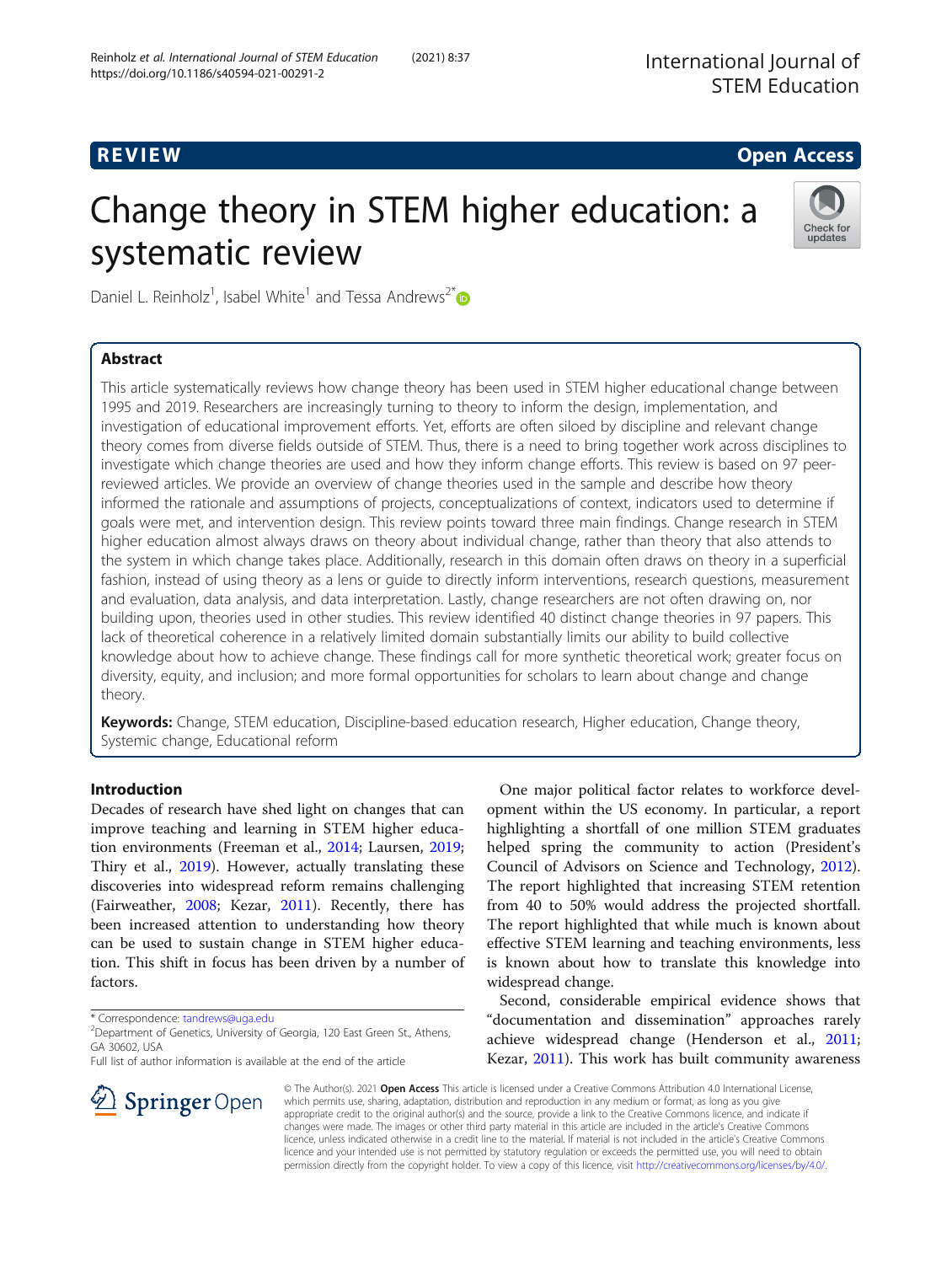of the limitations of developing new teaching techniques and curricula without attending to the complex systems, culture, and processes of change (Kezar, [2014;](#page-20-0) Reinholz & Apkarian, [2018](#page-20-0)).

Third, funding priorities for STEM education research reflect growing recognition for a systemic approach to change. Agencies such as the National Science Foundation (NSF) and the Howard Hughes Medical Institute are now requiring an explicit theory of change to explain how a project will achieve its desired results. These agencies expect researchers to draw on prior theory and research to inform their work (Reinholz & Andrews, [2020](#page-20-0)).

Beyond the above concerns, other pressures for change include concerns for equity, diversity, and inclusion; rapidly changing technology; and an increasingly global economy. Thus, while there is increased funding and support for STEM education research in the US, there are also increased expectations. Educational improvement does not happen in a vacuum, but in complex, historical, and evolving contexts (Kezar, [2014\)](#page-20-0).

Catalyzing widespread change requires knowledge of how change happens. Specifically, researchers are attempting to develop collective knowledge by contributing to what we call change theory. For this manuscript, we define a change theory as a framework of ideas, supported by evidence, which explains some aspect of how or why systemic change in STEM higher education occurs, and is generalizable beyond a single project (Reinholz & Andrews, [2020](#page-20-0)).

Traditionally, scholarship about systemic change has happened in the domains of organizational change, business management, and higher education. Yet scholars of these fields typically do not have the same levels of entry and access to STEM learning environments that STEM Discipline-Based Education Research (DBER) scholars do. They also lack intimate knowledge about the differences between STEM disciplines and the resulting implications for change (Reinholz, Matz, et al., [2019\)](#page-20-0). As such, DBER scholars have played a primary role in initiating and sustaining change efforts in STEM higher education, but many lack formal training in educational or organizational change. This has limited the field's ability to productively use theory to build generalizable knowledge. Thus, DBER fields would benefit from an analytic review of relevant change theories. Such a review would enable DBERs to productively use one or more theories to guide their work to promote change and to study how it occurs.

Building upon theory is especially important in the study of change because most investigations of change in STEM higher education focus on a single initiative. Consequently, many investigations must be synthesized to identify larger patterns. These comparisons would be facilitated if researchers investigated common factors and used compatible change theories. Indeed, different theories can provide very different insights into a project's outcomes, but secondary analyses of existing studies are difficult to perform due to lack of public access to the necessary details of a project and limitations of data collected from a particular theoretical perspective (Pilgrim et al., [2020](#page-20-0)). Moreover, STEM disciplines remain highly siloed. For example, many leading journals and conferences for disseminating research on change in STEM higher education are discipline-specific, limiting the degree to which new work builds on prior work. Thus, we see a need to bring together work across STEM disciplines to investigate which change theories are used and how. We hope to facilitate crossdisciplinary conversations, learning, and collaboration.

#### Goals and organization

Our overarching goal for this manuscript is to characterize how change theory is used in the growing body of research about systemic change in STEM higher education. We aim to support STEM-DBER scholars to make informed decisions about the design, development, implementation, and research of their educational improvement efforts. This will support DBER scholars who are actively researching change, and also newer scholars, by providing an accessible entry point. Currently, there are few succinct resources that can provide a general overview of change theory for newcomers.

The manuscript is organized as follows. We begin first by summarizing two major change research syntheses that precede this work. Then, we elaborate on the concept of theory of change (Anderson, [2005\)](#page-18-0) to organize the systematic review of change theory that follows. After describing our methodological approach, we summarize change theories used to guide studies in STEM higher education. Our summary of each change theory begins with a brief overview of the theory itself, followed by a review of how the theory has been used. We close with emergent themes and implications for research and practice.

#### Background and framing

# Prior work to synthesize research about change in STEM higher education

We build on two prior efforts to organize research relevant to change in STEM higher education. We briefly recount this prior work and articulate the novelty of this review.

Based on an analytic review of literature about facilitating change in undergraduate STEM instructional practices, Henderson et al. ([2011](#page-19-0)) proposed a system to categorize strategies for achieving change in STEM higher education. They grouped change strategies along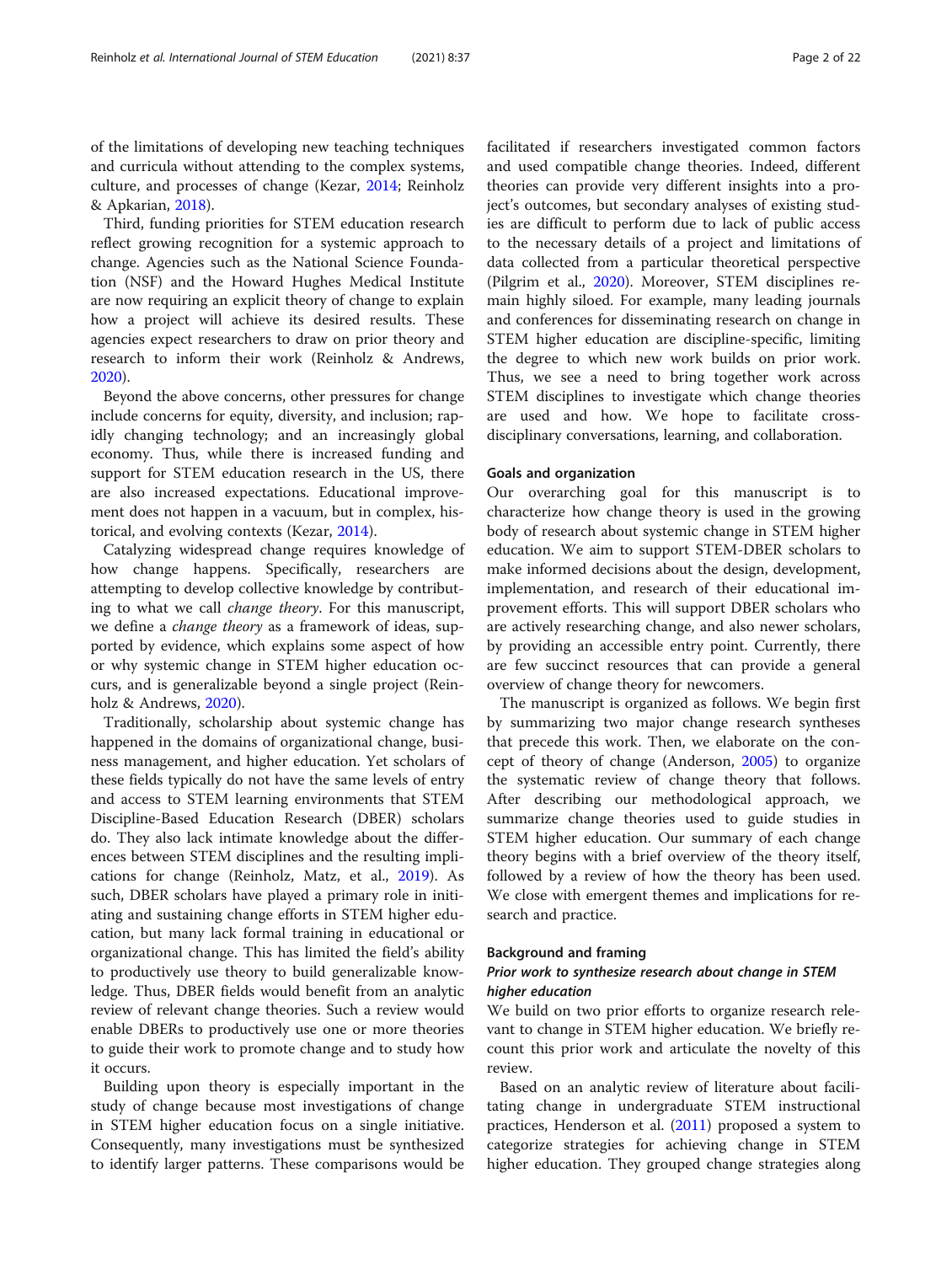two dimensions: the aspect of the system to be changed (individual or environments/structures) and the nature of the intended outcome of change efforts (prescribed or emergent). The resulting four categories describe how change agents have aimed to reform instruction: disseminating curriculum and pedagogy, developing reflective teachers, enacting policy, and developing shared vision (Henderson et al., [2011](#page-19-0)). This organizational framework has been used as a guide to help researchers and practitioners think deeply about what different strategies can and cannot accomplish, to encourage efforts to use more than one strategy to achieve change, and to help the community employ common language and concepts to communicate about their change initiatives (Besterfield-Sacre et al., [2014;](#page-18-0) Borrego et al., [2010](#page-18-0); DiBartolo et al., [2018](#page-19-0)).

Characterizing the use of change theory was not the focus of the Henderson et al. ([2011\)](#page-19-0) analytic review. Additionally, the four categories of change are not themselves a change theory as they do not explain how or why change occurs. Borrego and Henderson ([2014\)](#page-18-0) expanded upon the 2011 analytic review by describing the goals, assumptions, and logics that underlie the four change strategies. Their work was an important step toward focusing attention on the importance of explicit change theory to reform STEM higher education. We aim to build on this formative work. Our contribution uniquely focuses on the ways that researchers are using change theory to inform systemic change efforts and research.

Kezar [\(2014\)](#page-20-0) also provides an extensive synthesis of research that is relevant to change in higher education. This work brings together decades of research in organizational learning, social sciences, and higher education, and describes six overarching change perspectives: scientific management, evolutionary, social cognition, cultural, political, and institutional. Each of these perspectives encompasses a broad body of research and theory, as well as particular approaches to achieving change. One key contribution Kezar ([2014](#page-20-0)) makes is to extract fundamental principles about different perspectives. This makes dense scholarship from many different disciplines accessible to change agents who are making plans for action, but does not illuminate particular change theories that researchers can use to predict and study how change occurs. Our contribution describes specific change theories that have proven useful to change initiatives in STEM higher education and the ways in which these theories have contributed to reform efforts and research on these efforts.

## Theory of change

We use the framing of *theory of change* to bring coherence to the numerous change theories used to guide systemic work in STEM higher education. A theory of change—a concept first developed in the evaluation literature—is an approach to design and evaluation that makes explicit how a particular project is actually supposed to make change happen (Anderson, [2005\)](#page-18-0). A theory of change is tailored to a single change initiative by the project team and may be revised throughout a project's lifecycle; in many ways, it is similar to a logic model. In contrast, the scope of a change theory goes well beyond a single change initiative and is designed to contribute to collective knowledge about how change occurs (Reinholz & Andrews, [2020](#page-20-0)). By engaging in projects with a well-developed theory of change that is grounded in change theory, it becomes easier to contribute to generalizable knowledge.

Developing a theory of change involves the following: determining the ultimate goals of the project, identifying shorter-term goals that need to be reached before the ultimate goals can be achieved, designing interventions to meet goals, honing rationales about how particular interventions will lead to desired goals, accounting for the context of change, determining how to evaluate the success of an initiative, and interrogating underlying assumptions. In this analytic review, we focus on four fundamental components of a theory of change: rationand assumptions, context, indicators, and interventions.

#### Rationale and assumptions

Rationales describe ideas about how to actually make change happen. Rationales are the glue that brings together the other fundamental components of a theory of change. Rationales link interventions or experiences (if a directed intervention has not occurred) to the desired outcome. They also describe why particular interventions should be measurable with particular indicators, given the underlying context. Related to rationales are underlying assumptions. For instance, some projects may orient towards solving existing problems, while others focus on building a shared vision towards an imagined future that capitalizes on organizational strengths (e.g., Cooperrider & Whitney, [2001\)](#page-19-0). The latter assumes that building and sustaining momentum for change requires an abundance of positive feelings like hope, excitement, and inspiration (Cooperrider & Whitney, [2001\)](#page-19-0). As another example, a project may attempt to leverage data to convince a department to change their practices, which assumes that faculty and departments are rational decision-makers. Alternatively, a project could anticipate an emotional response and the need for ongoing sense-making. These underlying assumptions have implications for the rest of the project. Articulating assumptions is necessary to avoid relying on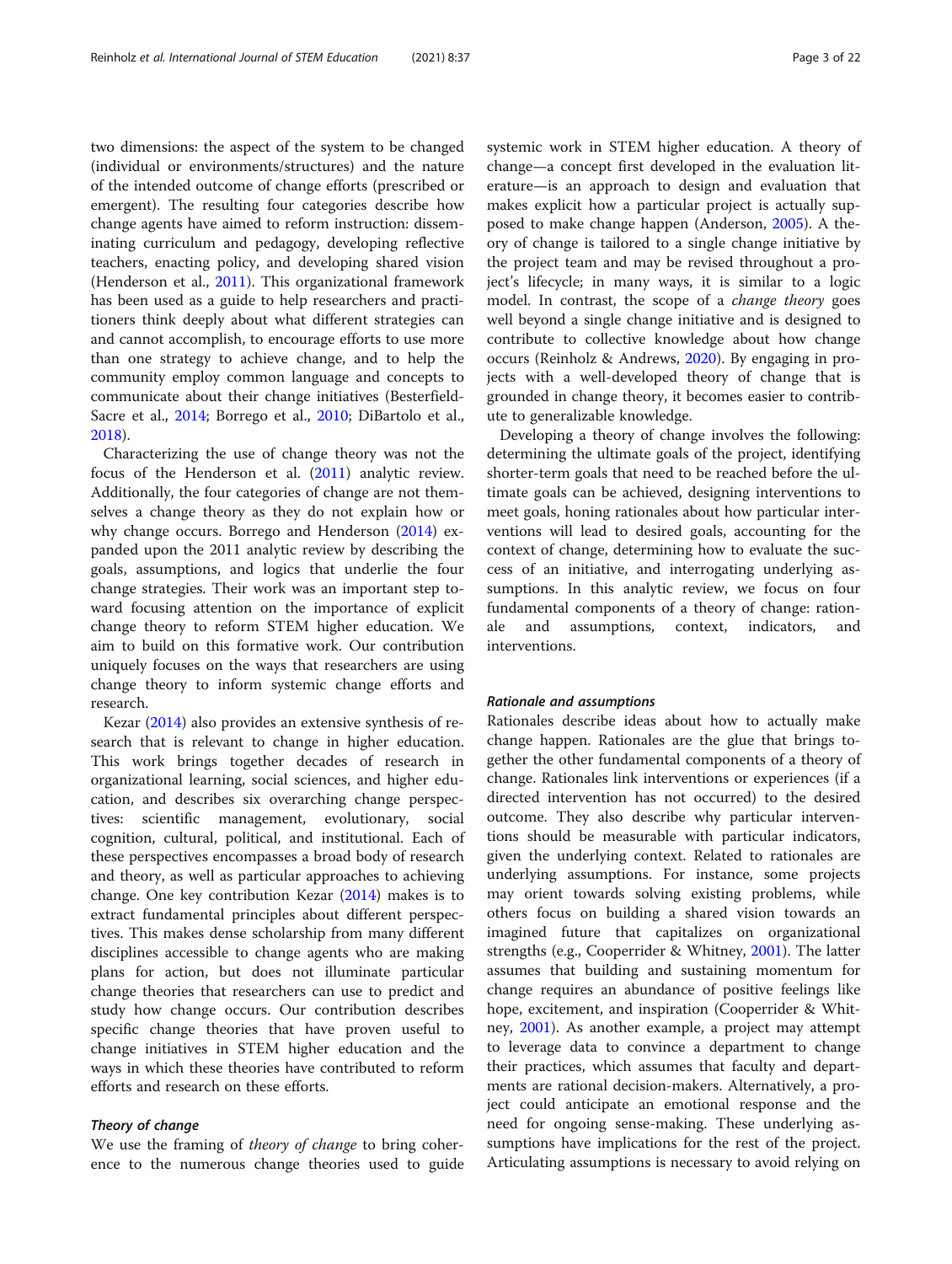implicit ideas and hunches about how change occurs, especially in contexts that feel familiar (Kahneman, [2011](#page-19-0)).

#### **Context**

The context of change in education is typically a complex and multifaceted landscape of actors and stakeholders, policies and practices, and the existing political climate (i.e., change efforts are context-specific; Lewis, [2015](#page-20-0)). Change theories can help describe how systems work, such as by explicating interactions between the parts and the whole of a system. They can also provide insights into specific parts of a change effort, for instance, by describing aspects of the particular system (e.g., a Historically Black College or University would function differently from a Primarily White Institution). Understanding the context is part of what makes STEM educational change unique from other types of change.

### Indicators

In a theory of change, a number of shorter-term goals or preconditions—serve as waypoints to larger ultimate goals. Typically, a team develops indicators to assess progress towards these goals. Suppose a team is engaged in department-wide cultural transformation to increase the success of minoritized students. To measure progress toward the shorter-term goal of cultural transformation, the team might administer climate surveys, conduct student focus groups, or analyze departmental communications. Measuring achievement of the ultimate goal—increased student success—would require other indicators, such as course grades, persistence rates, or job placement after graduation for the target student population.

Importantly, the choice of indicators necessarily embodies a set of underlying values or assumptions. These example indicators of the ultimate goal (e.g., course grades, persistence) are but one metric of success. Alternative indicators include students' quality of life, satisfaction with the program, and alumni engagement, each of which indicates another type of success.

# Interventions

Interventions are the concrete things a project does to achieve its desired outcomes. A project may begin with a particular set of interventions and iteratively revise its approach in response to empirical data. Thus, a theory of change embodies a dynamic, rather than a static, approach to change. Research shows that disseminating curriculum and teaching techniques is common, but typically does not lead to widespread change. Thus, common intuitions about how to achieve change (e.g., simply show someone "the data") are suspect and change agents need interventions grounded in change theory and research that can be customized to their particular

goals and local context. There is no one-size-fits-all model, but particular interventions may be much more likely to succeed than others. Researchers continue to develop new interventions, and as the interventions are studied across contexts, they can be improved and better understood.

# Methods

We followed a careful, methodological approach to identifying and reviewing articles to ensure that this systematic review would have valid results. We aimed to identify all peer-reviewed journal articles that drew on change theory to study systemic change in STEM higher education. We outline our process here. Given our goal to extend prior work, we used the methodological approach of Henderson et al. [\(2011\)](#page-19-0) as a starting place.

# Identifying articles

We limited our search to journal articles for a variety of reasons. First, journal articles represent peer-reviewed work deemed to be of sufficient quality for publication. Second, as a practical matter, it was most feasible to systematically survey journal articles, given the existence of databases. Journal publication also ensures that the work is accessible to academics, who are typically leading and studying change in STEM higher education. This decision compliments our goal of building a resource for researchers in this area. We note now, and elaborate later, that peer-reviewed articles do not fully represent the existing scholarship.

We used four approaches to build a collection of potentially relevant peer-reviewed articles. Our first corpus was the 191 articles published between 1995 and 2008 that were reviewed by Henderson et al. ([2011](#page-19-0)). These articles were identified by the authors by searching Web of Science, PsychInfo, and ERIC. The original search terms included combinations of: "change," "development," "teaching," "instruction," "instructional," "improvement," "higher education," "undergraduate," "college," and "university."

We added a second corpus of potentially relevant articles published after 2008. We used the databases Web of Science, PsycInfo, ERIC, and Google Scholar. Our search terms included a combination of "STEM", "change," "reform," and "higher education," with each search engine producing hundreds of results. We set the date range of inclusion from 2008 to 2019 because our search was completed in January 2020. Given the recent proliferation of work in STEM educational change, we deliberately chose a more focused set of search terms related to STEM education to increase our likelihood of finding relevant articles. For Web of Science, Psych Info, and ERIC, we did an exhaustive search. We terminated searches in Google Scholar when the majority of the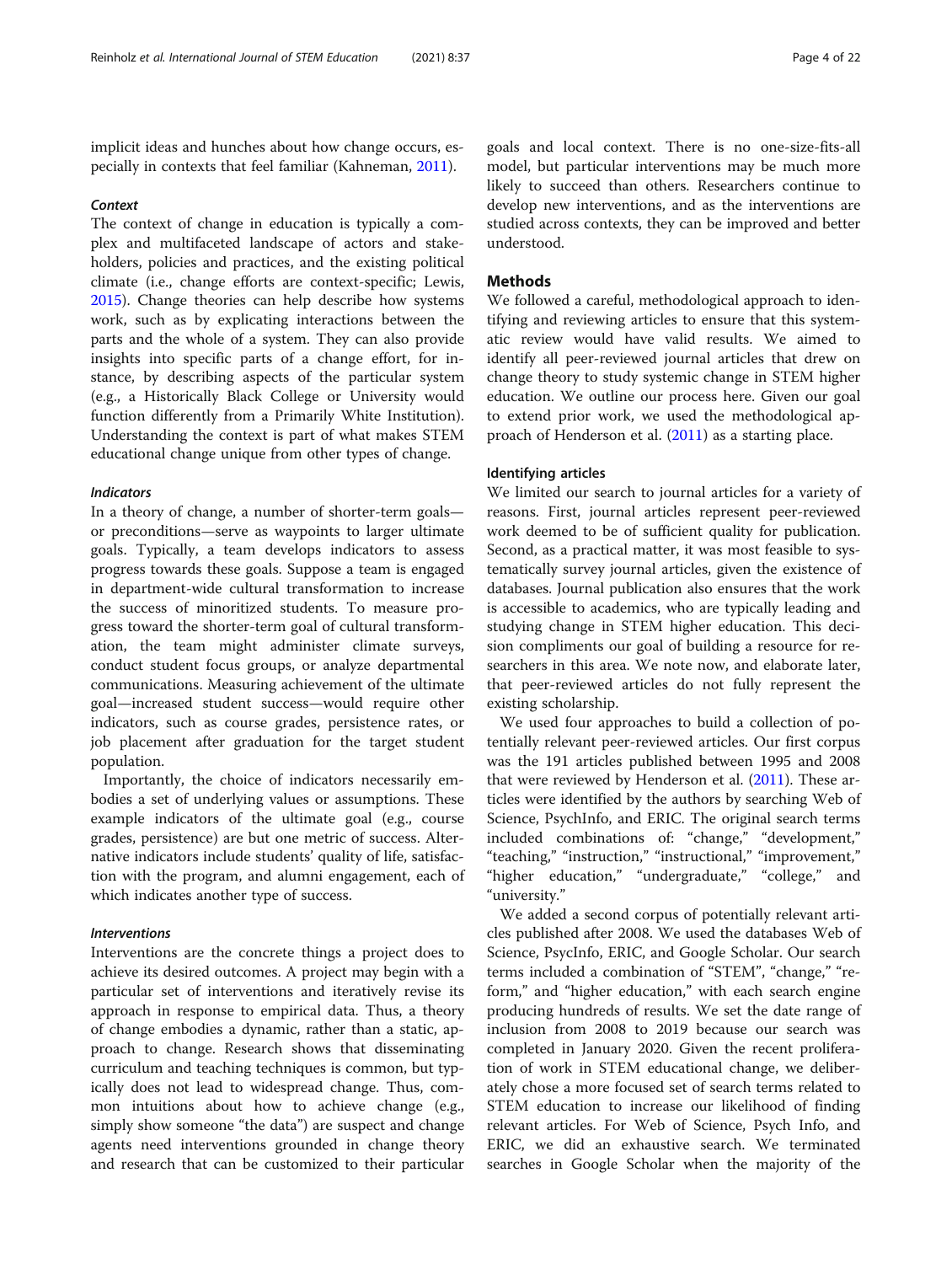articles listed on a page did not focus on change in STEM higher education. We read titles and skimmed abstracts to determine if the articles identified in the search focused on change in STEM higher education. This second corpus yielded 198 potentially relevant articles.

We collected a third corpus through a reverse citation search of the Henderson et al. ([2011](#page-19-0)) synthesis. Given the prominence of this work and the alignment between their goal of reviewing scholarship about how to promote instructional change in undergraduate STEM and our goal of reviewing the use of change theory in the same domain, we expected work that cited Henderson et al. ([2011](#page-19-0)) to be highly salient. This approach, sometimes referred to as referential back-tracking (Alexander, [2020](#page-18-0)), yielded 12 additional articles.

A fourth and final corpus of potentially relevant articles was added by directly scouring (from 2008- 2019) journals that publish DBER in one or multiple STEM disciplines (see Table 1). Our goal was to capture the premier journals in which STEM-DBER scholars publish their work in higher education. In addition, we included some potentially relevant journals mostly focused on K12 and science/STEM-general journals to broaden our search. We used more general terms for this narrower search, including "change" OR "reform" because the journals were already limited to STEM and often to higher education. This search resulted in 8 additional articles.

These four approaches produced an extensive collection of 409 articles on which to perform more in-depth analysis, including the original 191 from Henderson

et al. ([2011](#page-19-0)) published through 2008, and 218 published between 2008 and 2019.

# Inclusion and exclusion of articles

We analyzed each paper to determine if it met our inclusion criteria. We read abstracts and skimmed and read papers as necessary. We worked collaboratively to make all inclusion determinations. We included peer-reviewed articles that were empirical, theoretical, or reviews. We excluded opinion pieces and essays, even if they were peer-reviewed, and methods papers presenting instruments and protocols. Essays can provide useful perspectives, but do not rely on change theory to inform change efforts or the investigation of change. Similarly, methods papers may describe valuable research tools and approaches, but generally are not grounded in theory and do not actually investigate change. We also excluded all conference proceedings, white papers, reports, and book chapters.

We included articles focused on change in STEM higher education. We excluded articles addressing change at the K12 level, articles studying preservice K12 teachers, articles that broadly examined faculty work or development (but not specifically teaching), and articles that were not specific to STEM environments. We considered an article focused on STEM if the authors explicitly named this focus or if the participants in the study were mostly STEM faculty or faculty in a particular STEM discipline (e.g., chemistry). In contrast, Henderson et al. [\(2011\)](#page-19-0) included articles that were not STEMspecific, in part due to the dearth of STEM-specific studies at the time. Given that change efforts specific to

Table 1 STEM-DBER disciplinary journals searched for the fourth corpus of articles

| Journal                                                                  | <b>Discipline</b> |
|--------------------------------------------------------------------------|-------------------|
| CBE-LSE                                                                  | Biology           |
| Journal of Chemical Education                                            | Chemistry         |
| Chemistry Education Research and Practice                                | Chemistry         |
| Computer Science Education                                               | Computer Science  |
| Journal of Geoscience Education                                          | Geosciences       |
| Journal of Engineering Education                                         | Engineering       |
| Journal for Research in Mathematics Education                            | Mathematics       |
| Educational Studies in Mathematics                                       | Mathematics       |
| International Journal of Research in Undergraduate Mathematics Education | Mathematics       |
| Journal of Mathematical Behavior                                         | Mathematics       |
| Physical Review Physics Education Research                               | Physics           |
| American Journal of Physics                                              | Physics           |
| International Journal of Science Education                               | Science General   |
| Journal of Research in Science Teaching                                  | Science General   |
| International Journal of STEM Education                                  | <b>STEM</b>       |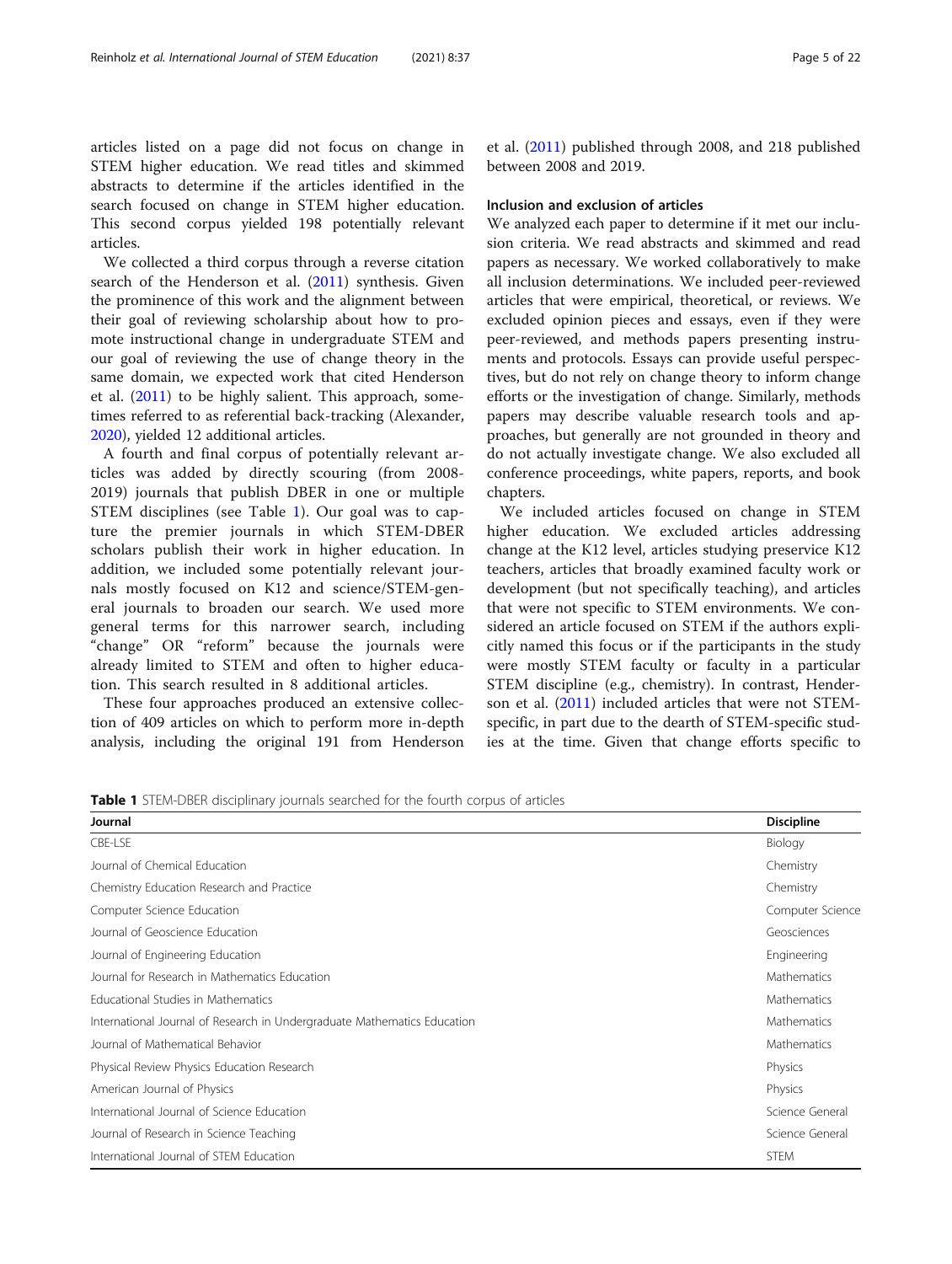STEM have become much more common in recent decades, we narrowed our focus to STEM higher education.

We excluded work that did not draw on change theory because our central goal was to analyze the use of change theory. We defined change theory broadly as a framework of ideas, supported by evidence, that explains some aspect of how or why systemic change in STEM higher education occurs, and that is meant to be generalizable beyond a single project. Terms like "theory," "theoretical framework," "framework," and "model" are not consistently used in DBER communities or across the scholarly disciplines that contribute useful change theories. Thus, we could not rely on the terminology used by the developers or users of change theories to make distinctions. We erred on the side of inclusion, looking for evidence that a theory informed the design and study of systemic change.

In a few cases, we included papers that described work implicitly informed by change theory. For example, projects describing Faculty Learning Communities draw on prior work that is grounded in the Communities of Practice change theory, but not all of these articles cite this theory. We included these articles if they examined how faculty changed, as they provided insight into the use of theory in practice. We noted that only the most commonly used change theories (Diffusion of Innovations and Communities of Practice) seemed to implicitly influence projects, which likely results from the broad use of these theories in other contexts (e.g., Rogers, [2010](#page-20-0); Tight, [2015\)](#page-21-0).

We also excluded articles that only used learning theory (not change theory) to support faculty development. While these articles may be useful for considering faculty as learners, they do not take a systemic view of change that considers factors beyond individual instructors. For example, we excluded Trigwell and Prosser ([1996](#page-21-0)), because it focuses narrowly on the relationship between an instructor's intentions and their teaching strategies, without accounting for teaching in a broader context.

Applying these inclusion and exclusion criteria yielded 97 articles that were systematically analyzed. This included 81 articles published between 2009 and 2019 and 16 published between 1995 and 2008. The sharp decrease from 191 to 16 papers from the Henderson et al. ([2011](#page-19-0)) review was primarily due to the exclusion of articles that did not use change theory or were not STEMspecific. Our final collection of 97 articles included some that investigated change interventions and others that examined change separate from a specific intervention.

#### Analyzing articles and synthesizing results

We collaboratively analyzed each article to characterize the use of change theory. At least two authors reviewed each paper to determine which change theory or theories informed the work and how. Specifically, for each article, we determined whether and how change theory had informed the rationale and assumptions about how change occurs, the way that the context of change was conceptualized and examined, any interventions undertaken, and the indicators that researchers used to determine if change had occurred. After analyzing all articles, we split the corpus of articles into separate groups by underlying theory. Then, one or more authors reviewed each group in its entirety and began drafting a written summary for each manuscript in the group. We limited our analysis to what the article authors described in their published work, to avoid excessive inferences, even though change theory may have informed their work in ways not explained in publications.

We ultimately generated detailed summaries for every change theory ( $N = 8$  change theories) that was used by three or more articles ( $N = 66$  articles), created a list of every theory used just in one or two articles  $(N = 23$  articles), and determined which papers created their own change theory ( $N = 11$ ). These numbers total to more than 97 because 3 papers used a theory from two of the above categories. Finally, after summarizing all of the articles under each change theory, we performed a synthesis across theories to identify emergent themes. Table 2 provides a list of all theories used and their prevalence across the 97 analyzed articles.

# Limitations

As with any systematic review, we cannot ensure that we found every relevant article, but we are confident that

| Table 2 Change theories included in the systematic review |  |  |  |
|-----------------------------------------------------------|--|--|--|
|-----------------------------------------------------------|--|--|--|

| Theory name                                | <b>Number of articles</b> |
|--------------------------------------------|---------------------------|
| Communities of Practice (CoP)              | 26                        |
| Diffusion of Innovations (Dol)             | 19                        |
| Teacher-Centered Systemic Reform (TCSR)    | 6                         |
| Appreciative Inquiry                       | 4                         |
| Expectancy-Value Theory (EVT)              | 4                         |
| Paulsen and Feldman's General Change Model | 4                         |
| Four Frames                                | 4                         |
| Systems Theory                             | 3                         |

#### Less prevalent theories in work on change in STEM higher education<sup>®</sup>

4Is, Austin's Model, Biglan's Model, Boundary Spanning, CHAT, CACAO Model of Change, Cognitive apprenticeship, Collaborative action-based research, Complexity leadership, Double-Loop Learning, Improvement Science, Institutional agents, Institutionalization, Intersectionality, Kotter's 8 Stages, Macrosystems, Moses organizational theory, Social movement mobilization, Social network theory, Transformational leadership, Weick's sensemaking

<sup>a</sup> All of these theories appeared in only one article, except for 4ls, Kotter's 8 Stages, and Transformational Leadership, which appeared in two articles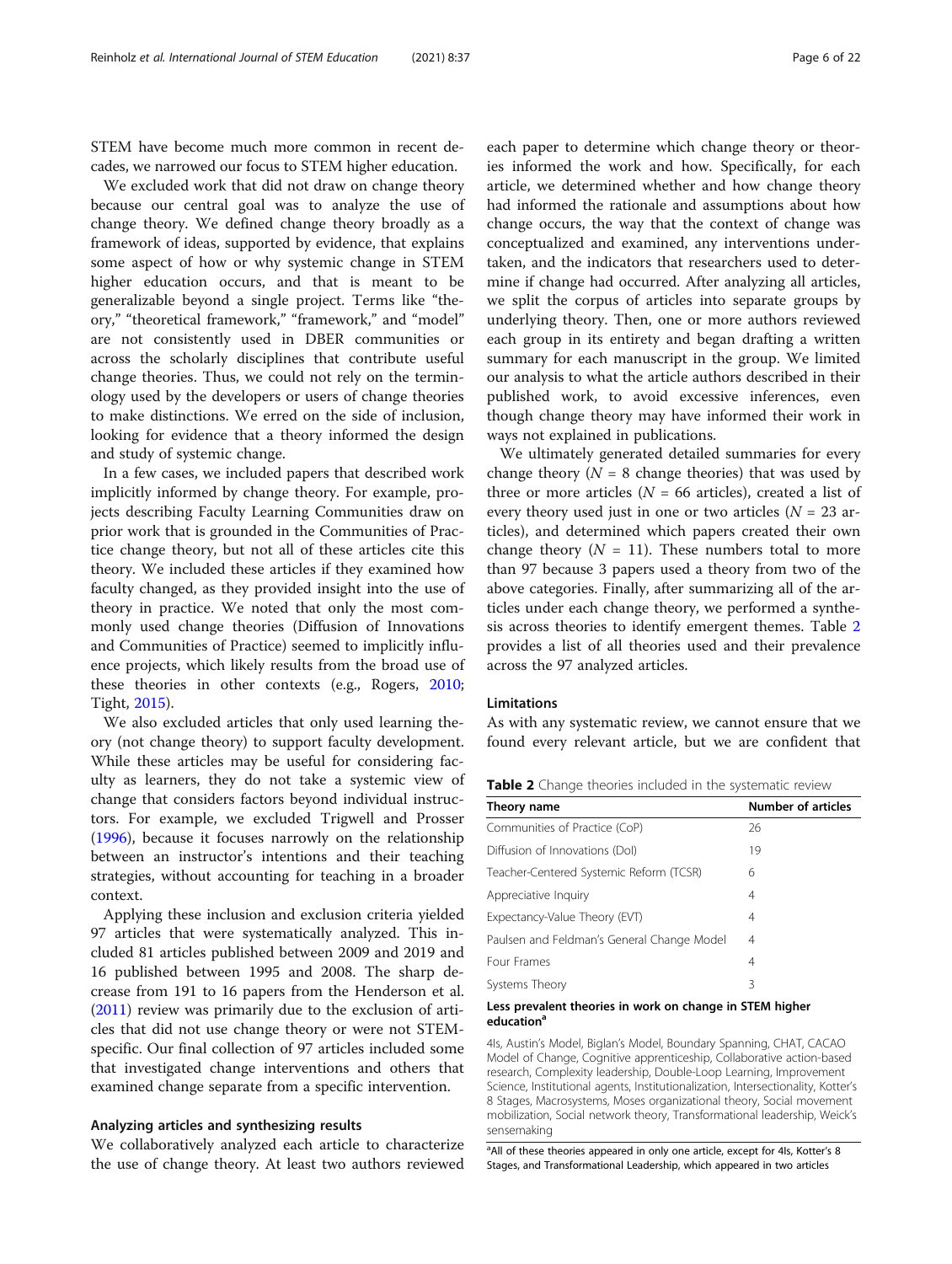we have been able to identify the most commonly used theories and other less commonly used theories that may have value for future work. By focusing on STEM higher education, we have omitted potentially relevant theories from other contexts. Thus, we encourage DBER scholars to draw on research beyond that in STEM higher education.

We frame our review using a theory of change framework to attend to how change theory can inform change efforts and research. This framing also compliments the expectations of funding agencies, which increasingly call for initiatives to build a project-specific theory of change that is informed by existing knowledge about how to engender change (i.e., change theory). Nonetheless, we recognize that using a different framework may have led to different insights.

Lastly, we reviewed peer-reviewed articles, which do not fully represent the existing scholarship. Given the lag time between project funding, practical implementation, and scholarly publication, it is not possible for us to document the latest cutting-edge examples of change efforts and research. Rather, our approach centers on existing scholarship and privileges researchers who have access to shepherd their work to this type of publication. Important work leveraging change theory is also present in reports, white papers, dissertations, books, and conference proceedings. Although we do not review books or reports specifically, a number of theories that we reference in this review were actually written about most extensively in books, such as Diffusion of Innovations (Rogers, [2010](#page-20-0)) or Communities of Practice (Wenger, [1998](#page-21-0)). Thus, our review provides insight into whether potentially relevant theories published in books or reports actually impact the scholarship published in peerreviewed journals.

# Results

Here, we present the eight theories most commonly used to support STEM higher educational change research. We begin by summarizing each theory, to provide an introduction for those new to the theory, and then describe how the change theory informed projects' rationales and assumptions, conceptualizations of context, indicators of change, and intervention design. Table 3 provides a brief overview. We also briefly discuss rarely used theories and cases where authors generated their own theories, but we do not summarize these articles in depth. Although we describe each theory separately here, we do not advocate that a project relies on only one theory. We return to this point in our discussion.

Table 3 Brief overview of how the eight most commonly used change theories informed project rationales, context, indicators, and interventions in the 97 reviewed papers. This mark (–) indicates that this was rarely or never informed by the theory within our sample

| Change theory (N<br>= # of papers)                             | <b>Rationales</b>                                                                                              | Context                                                                                        | <b>Indicators</b>                                                            | <b>Interventions</b>                                                 |
|----------------------------------------------------------------|----------------------------------------------------------------------------------------------------------------|------------------------------------------------------------------------------------------------|------------------------------------------------------------------------------|----------------------------------------------------------------------|
| Communities of<br>Practice; CoP $(N =$<br>26)                  | Learning occurs through participation Mostly limited to the community                                          |                                                                                                | Measured faculty thinking,<br>practices, social networks                     | Faculty Learning<br>Communities                                      |
| Diffusion of<br>Innovations; Dol (N<br>$= 19$                  | Ideas spread between individuals,<br>adoption occurs in predictable stages,<br>$preequisite = dissatification$ |                                                                                                | Measured faculty thinking,<br>practices, social networks                     | Occasionally informed<br>teaching professional<br>development        |
| Teacher-Centered<br>Systemic Reform;<br>$TCSR (N = 6)$         | Teacher's beliefs influence teacher<br>practices                                                               | Teachers work within classrooms.<br>departments, universities, and<br>disciplines              | Measured faculty beliefs &<br>practices                                      | $\overline{\phantom{a}}$                                             |
| Appreciative Inquiry<br>$(N = 4)$                              | Start with what is positive in an<br>organization and work toward desired<br>outcomes                          |                                                                                                | Occasionally informed<br>focus groups to discuss<br>organizational strengths | Departmental Action<br>Teams; develop<br>organizational<br>practices |
| Expectancy-Value<br>Theory; EVT $(N = 4)$                      | Self-efficacy and task value determine<br>engagement in change                                                 | Culture and practices in<br>departments and institutions                                       | Measured faculty<br>motivation & influencing<br>factors                      | Occasionally informed<br>teaching professional<br>development        |
| Four Frames ( $N = 4$ )                                        | Changing culture is necessary for<br>organizational change, four lenses<br>reveal culture                      | Departmental culture                                                                           | Used theory to interpret<br>data about culture                               |                                                                      |
| Paulsen and<br>Feldman's General<br>Change Model ( $N =$<br>4) | Motivation to change is necessary to<br>engage in change, change occurs in<br>predictable stages               | $\overline{\phantom{0}}$                                                                       |                                                                              | Occasionally informed<br>teaching professional<br>development        |
| Systems Theory (N<br>$= 3)$                                    | Change requires attention to the<br>system and interlocking parts of the<br>system                             | Departments (and other units)<br>are embedded within institutions<br>and other social contexts | Occasionally prompted<br>data collection from<br>diverse stakeholders        | Occasionally used to<br>leverage the system                          |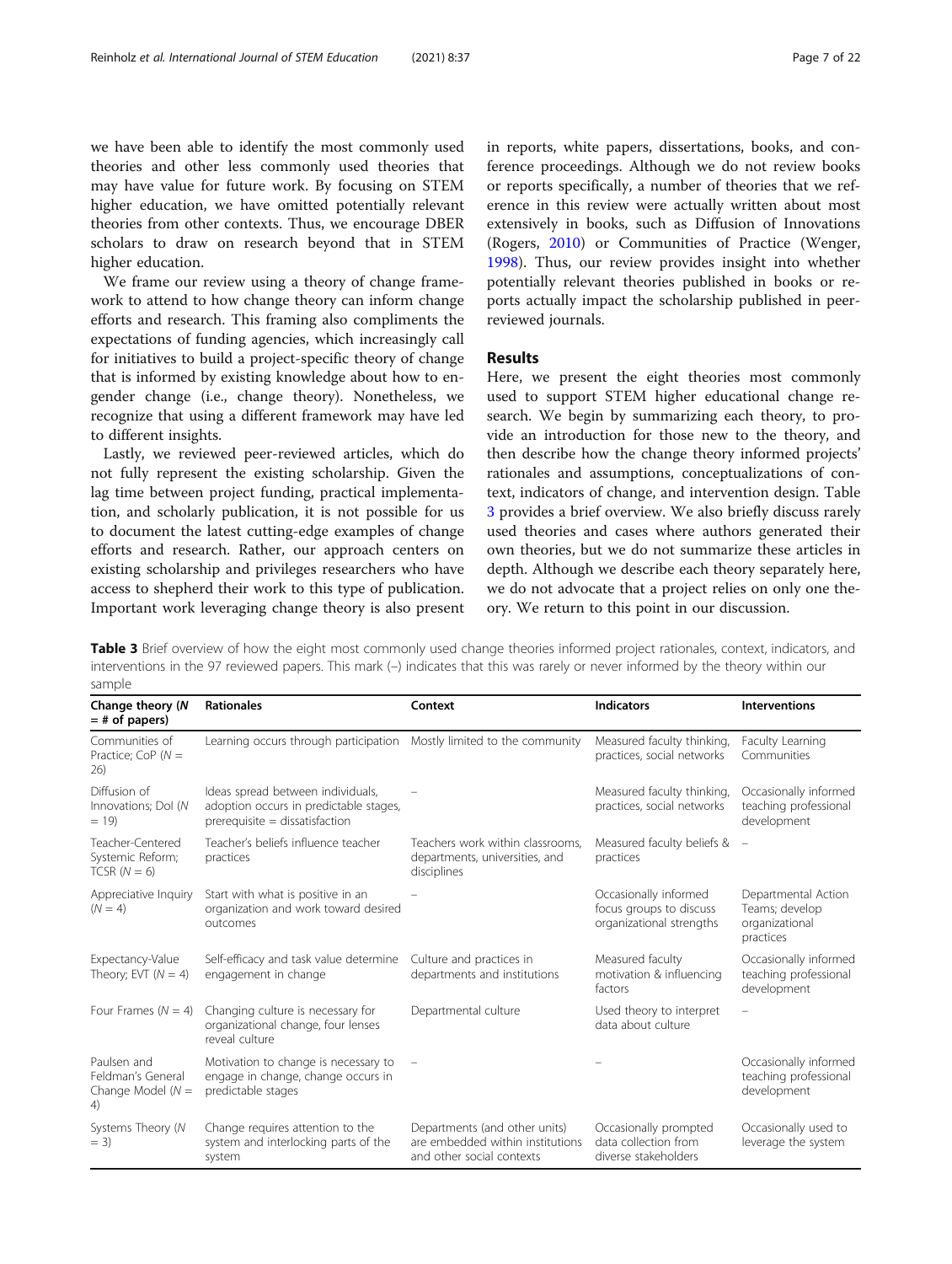# Community of Practice (CoP; 26 articles)

Communities of Practice (CoPs) was the most commonly used theory (Wenger, [1998](#page-21-0)). This change theory views learning as situated and participatory (Lave & Wenger, [1991](#page-20-0)). A CoP is a group of people—with a common interest—who regularly interacts to more deeply engage with their practice. A CoP is defined by (1) a shared domain of interest, (2) a community of joint engagement, and (3) a shared repertoire of practices (Wenger, [1998](#page-21-0), p. 73). These factors constitute a social network through which ideas and expertise are collectively developed and shared. CoPs have cultures and ways of belonging to the community, including practices, norms, values, and discourses (Wegner & Nückles, [2015](#page-21-0)). Members of a CoP tend to start as legitimate peripheral participants, and as they deepen their expertise, they become more central. Individuals may participate in multiple CoPs and thus may act as brokers of knowledge between CoPs.

A typical lifecycle of a CoP has five stages: (1) potential, (2) coalescing, (3) maturing, (4) stewardship, and (5) transformation (Wenger et al., [2002](#page-21-0)). The potential phase involves initial conversations about forming a community. Coalescing is the official formation of a CoP. Maturation occurs as the CoP develops formal structures and organization. Stewardship occurs as the CoP responds to changing circumstances, technology, and challenges. Finally, transformation can result in a radical shift or disbandment of a CoP. While change in a CoP is inevitable, the nature of such change is shaped by the response of community members.

Researchers have also extended the theory of a CoP to think specifically about change. A Community of Transformation, or CoT, works across institutions and is characterized by (1) a compelling philosophy that deeply rethinks STEM education, (2) particular events and structures to help members interact, and (3) mentorship structures that support faculty back at their home institution and foster leadership within the community (Gehrke & Kezar, [2016\)](#page-19-0). In this way, a CoT is a particular type of CoP with structures designed to support instructional change for faculty who have less-thansupportive conditions in their home departments.

Faculty Learning Communities (FLCs) are a form of teaching professional development that are often based on Communities of Practice. Specifically, FLCs assume that learning is socially constructed and situated within a particular context, a foundation of CoP as a change theory (Wenger et al., [2002\)](#page-21-0). An FLC is formed with the particular focus of improving pedagogical practices (Cox, [2001](#page-19-0)). An FLC may focus on a particular course, technology, or teaching techniques, or it may be a more general space focused on pedagogical improvement. An FLC meets for an extended period of time, typically at

least a year. Through regular meetings, faculty members build community, deepen their teaching practices, and engage in sustained professional learning. Unlike a disciplinary CoP (e.g., the community of mathematicians), an FLC is temporary, often facilitated through a Center for Teaching and Learning, and designed to improve instruction on a given campus.

#### Rationale and assumptions

The vast majority of articles that used CoPs drew loosely on the theory, typically centering on the idea of learning through participation (Dalrymple et al., [2017;](#page-19-0) Herman et al., [2015;](#page-19-0) Pelletreau et al., [2018\)](#page-20-0). These articles did not focus on particular features of a CoP that may support or inhibit change. Most likely the broad use of CoPs as a change theory was in part because it is flexible, at times loosely defined, and could seem relevant in a variety of situations (e.g., Tight, [2015\)](#page-21-0). This flexibility also meant that many articles invoked the concept of a CoP without a deep connection to theory.

There were a few exceptions, where researchers drew upon explicit features of a CoP to support and understand change. For instance, Tinnell et al. [\(2019\)](#page-21-0) considered what features of a CoP could support pedagogical improvement. Their design built on the emergent nature of a CoP to support faculty by providing them with a sense of ownership, continuous communication, reflection, and expertise building (Tinnell et al., [2019](#page-21-0)). Other studies also aimed to understand the features and design considerations that contributed to positive outcomes in CoPs (e.g., Gehrke & Kezar, [2019](#page-19-0); Kezar & Gehrke, [2017](#page-20-0); Ma et al., [2019\)](#page-20-0). In one study, the five stages of a CoP lifecycle were used to understand how a CoP operates (Bernstein-Sierra & Kezar, [2017\)](#page-18-0). Yet another article drew on the concept of brokering to look at the intersections between disciplinary and pedagogical communities (Clavert et al., [2018](#page-19-0)). Finally, other work focused on CoTs in an attempt to build a richer theoretical base for a particular type of CoP. CoTs create spaces for faculty to substantially transform their teaching with support from outside of their local context (Bernstein-Sierra & Kezar, [2017;](#page-18-0) Gehrke & Kezar, [2016,](#page-19-0) [2019\)](#page-19-0).

#### **Context**

Because of its community focus, theory around CoP does not necessarily draw attention to institutional structures, or how to change them. Projects using CoPs often conceptualize context in terms of the community and its three defining features: (1) domain of knowledge, (2) community of individuals, and (3) shared repertoire of practices (Bernstein-Sierra & Kezar, [2017;](#page-18-0) Clavert et al., [2018](#page-19-0)). This conceptualization helped projects define the membership boundaries of the CoP. While some articles acknowledged that change takes place within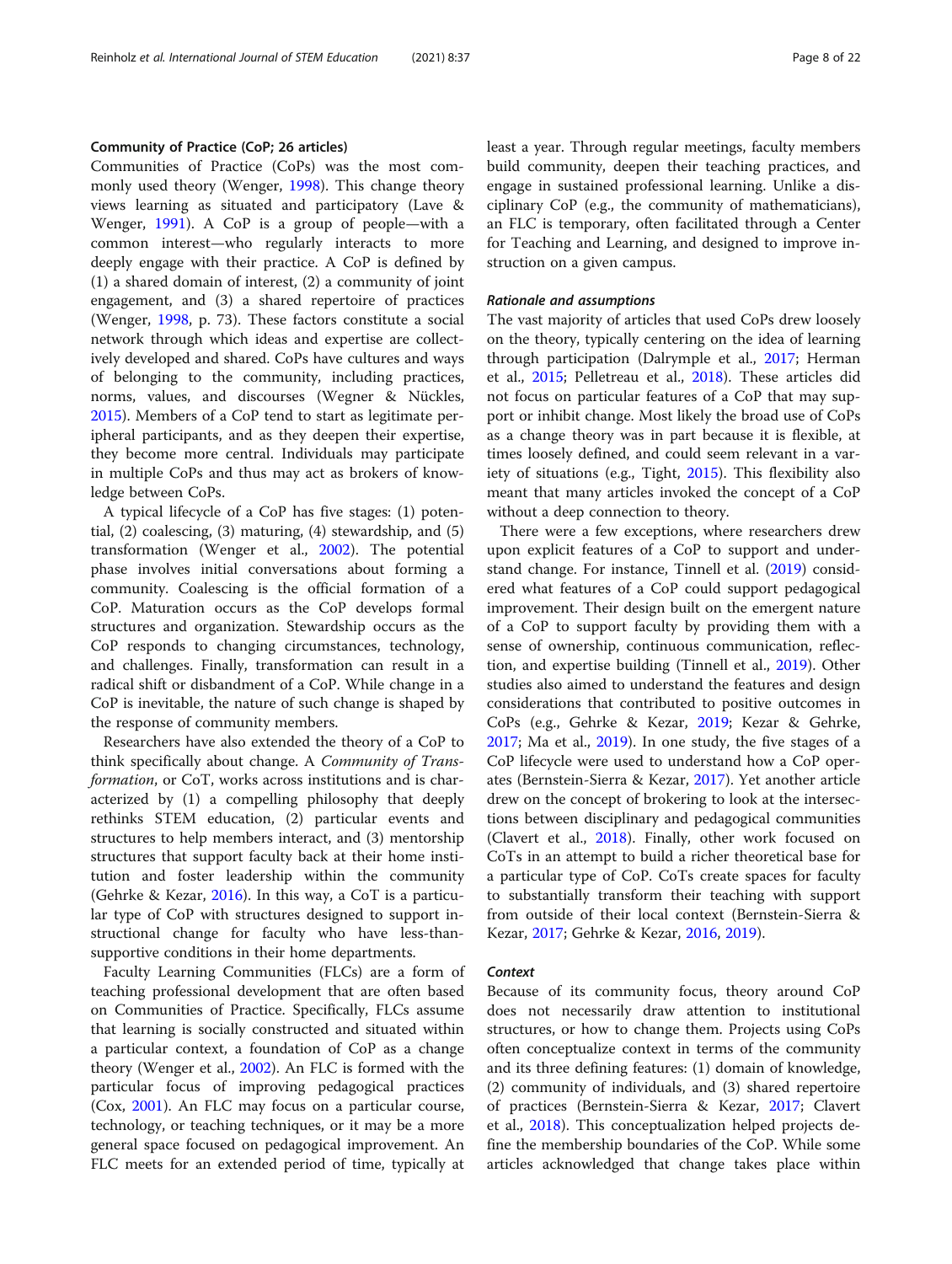institutional contexts (e.g., Addis et al., [2013;](#page-18-0) Clavert et al., [2018](#page-19-0)), these contexts were not thoroughly conceptualized. The one exception was Gehrke and Kezar ([2017](#page-19-0)), who examined how CoTs contributed to departmental and institutional STEM reform, including the CoT design features most important for these larger contextual changes.

#### Indicators

A sizeable proportion of work utilizing CoPs studied the impact of an FLC on faculty thinking and teaching (e.g., Nadelson et al., [2013;](#page-20-0) Pelletreau et al., [2018;](#page-20-0) Tomkin et al., [2019](#page-21-0)). These studies used observation protocols, teaching artifacts, surveys, interviews, and custom assessments. Typically, authors did not explain whether or how CoP theory informed indicators.

Another set of studies used Social Network Analysis (SNA) to look at interactions among faculty. Some papers examined the relation between a CoP's structure and efficacy (Ma et al., [2019;](#page-20-0) Shadle et al., [2018](#page-20-0)). One study used SNA to examine which faculty communicated with each other about teaching and what they discussed. What they learned informed the interventions they designed for the CoPs they aimed to build (Quardokus Fisher et al., [2019\)](#page-20-0). These studies were loosely connected to the importance of community in a CoP but did not draw on specific features of a CoP to guide their analysis. A few studies, however, did draw on particular CoP constructs to guide data collection and analysis. For example, one survey study drew on previously researched desirable design features of a CoP (Gehrke & Kezar, [2019](#page-19-0)). Finally, one study used CoP constructs (practice, meaning, identity, and community) to analyze community development (Clavert et al., [2018\)](#page-19-0).

# Interventions

There were essentially two categories of studies that drew upon CoPs to inform interventions. Most studies focused on the creation of an in-person or online CoP (typically in the form of an FLC) to create some desired change (e.g., Addis et al., [2013;](#page-18-0) Dancy et al., [2019;](#page-19-0) Elliott et al., [2016](#page-19-0); Hollowell et al., [2017;](#page-19-0) Mansbach et al., [2016](#page-20-0); Marbach-Ad et al., [2010](#page-20-0)). These studies drew loosely on CoP theory to design interventions (e.g., learning through participation). In fact, some studies did not discuss CoPs at all, drawing instead on literature about FLCs (Cox, [2004\)](#page-19-0), which itself draws only loosely on CoPs.

A smaller subset of articles did not focus on creating an intervention, but rather studying CoPs that had already existed for some time (e.g., Bernstein-Sierra & Kezar, [2017](#page-18-0); Gehrke & Kezar, [2016;](#page-19-0) Shadle et al., [2018](#page-20-0)). These studies tended to draw more extensively on CoP as a change theory.

# Diffusion of Innovations (DoI; 19 articles)

Diffusion of Innovations (DoI; Rogers, [2010](#page-20-0)) was another commonly used theory. DoI describes how new ideas, technologies, or other innovations become more widely used. The theory posits that innovations spread amongst adopters over time through particular communication channels that exist within a social system. Each of these constructs is conceptualized within the theory.

DoI describes how change unfurls as a process over time rather than a one-time event. Rogers [\(2010\)](#page-20-0) outlines five stages in this process: (1) knowledge, (2) persuasion, (3) decision, (4) implementation, and (5) confirmation/continuation. In the knowledge stage an individual develops awareness of an innovation, how it is used, and what its impact might be. This knowledge typically develops either through formal communication (e.g., media, publications, workshops) or personal interactions. The theory distinguishes between awareness, how-to, and principles knowledge. Awareness knowledge is simply knowing that an innovation exists. How-to knowledge allows an individual to correctly use an innovation. Principles knowledge goes deeper and involves how and why an innovation works. An adopter could use an innovation successfully without principles knowledge, but might also adapt an innovation in a way that undermines its utility. During the persuasion stage, an individual decides whether or not to adopt an innovation. The adopter's perception of an innovation's characteristics influences how likely they are to adopt it. The next stage involves a decision about whether to use an innovation. The fourth stage involves implementing an innovation, which may be done with fidelity, or adaptation. Finally, in the fifth stage, an individual reflects on the implementation of the innovation, seeking reinforcement for the decision to implement. If they encounter conflicting information or experiences regarding the innovation, they may discontinue use.

DoI proposes specific innovation characteristics that influence adoption: (1) a relative advantage over current practices; (2) compatibility with existing beliefs and practices; (3) simplicity; (4) a low barrier for "trialability, " which allows one to see if they like it or not; and (5) observability of use before adoption. Importantly, DoI has evolved over time and now it is widely accepted that many users reinvent an innovation rather than adopting it wholesale (Rogers, [2010\)](#page-20-0). This phenomenon has been further theorized in the context of STEM higher education by Henderson and Dancy [\(2008\)](#page-19-0), as described below.

DoI also hypothesizes conditions related to adoption (Rogers, [2010](#page-20-0)). Previous practice with an innovation; needs, problems, and dissatisfactions that might be addressed by the innovation; and the norms of the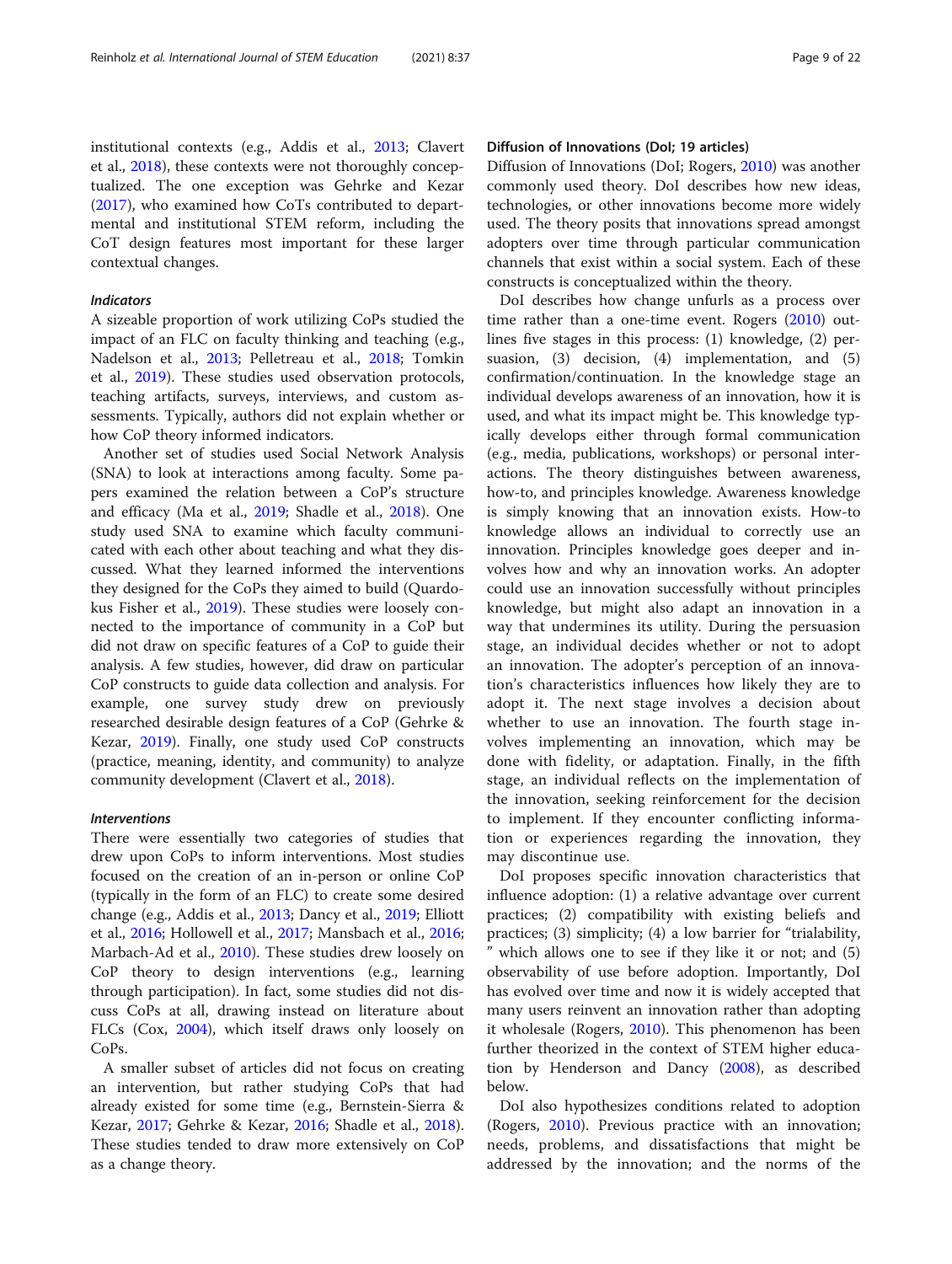social system that align with an innovation may all make an adopter more likely to enter into the stages of adoption.

Lastly, there are different categories of adopters: innovators, early adopters, early majority, late majority, and laggards. Each group has different characteristics. For example, innovators are most willing to take risks to try new things. This contrasts with a late majority or laggard, who is only likely to adopt an innovation after the majority already has. Given these categories, different strategies may be used depending on the target of the desired change. Typically, once enough people have begun to adopt an innovation, the spread is assumed to be self-sustaining without external effort.

#### Rationale and assumptions

Different research projects drew upon various aspects of DoI, and none drew upon the theory as a whole. Most commonly, researchers used the stages of innovation adoption to analyze faculty adoption of evidence-based instructional practices (e.g., Andrews & Lemons, [2015](#page-18-0); Foote, [2016](#page-19-0); Henderson, [2005;](#page-19-0) Lund & Stains, [2015](#page-20-0); Marbach-Ad & Hunt Rietschel, [2016](#page-20-0)) or the current status of adoption in a larger population (e.g., Borrego et al., [2010;](#page-18-0) Henderson et al., [2012;](#page-19-0) Lund & Stains, [2015](#page-20-0)). Building on the stages of change, a handful of research projects aimed to better understand the prior conditions for STEM faculty to consider change. This work focused exclusively on the role of dissatisfaction with existing teaching strategies as a prerequisite to change (e.g., Andrews & Lemons, [2015](#page-18-0); Marbach-Ad & Hunt Rietschel, [2016](#page-20-0); Pundak & Rozner, [2008\)](#page-20-0). Only one study considered whether faculty had appropriate how-to and principles knowledge and observed the consequences of lacking this knowledge (Foote, [2016](#page-19-0)). This study also considered different types of adopters (Foote, [2016](#page-19-0)). Finally, some researchers drew upon yet another aspect of DoI, the idea that innovations that were highly likely to diffuse had particular characteristics or "innovation attributes" (Foote et al., [2014](#page-19-0); Henderson, [2005](#page-19-0); Macdonald et al., [2019\)](#page-20-0).

Separate from stages of change, a handful of studies relied on communication channels and the role of these channels in STEM faculty awareness of and adoption of evidence-based practices. Researchers particularly focused on faculty social networks as important informal communication channels for learning about evidencebased instructional practices (e.g., Andrews et al., [2016](#page-18-0); Knaub et al., [2018;](#page-20-0) Lane et al., [2019\)](#page-20-0). Other researchers investigated the role of both formal and informal channels (e.g., Borrego et al., [2010](#page-18-0); Lund & Stains, [2015\)](#page-20-0).

Despite, or perhaps as a result of, the widespread use of DoI, there is also a body of research criticizing this paradigm and suggesting new and revised change theory.

Researchers offered an alternative, the propagation paradigm, which builds upon and extends diffusion for the context of STEM higher education (Froyd et al., [2017](#page-19-0); Khatri et al., [2015](#page-20-0); Stanford et al., [2016](#page-20-0)). The fundamental argument for propagation is that design and diffusion is insufficient. Rather, to increase the likelihood that a new innovation or pedagogical practice is taken up broadly, there are particular considerations: design needs to take place in communication with stakeholders, spreading the innovation requires action, and innovation adopters need support (Froyd et al., [2017\)](#page-19-0). Moving beyond the idea that faculty adopt a new teaching strategy as is, Henderson and Dancy ([2008](#page-19-0)) proposed an adoption-innovation continuum that recognizes the role of both an original developer and an adopting instructor in the change process. Similarly, two papers emphasized an iterative version of the stages of change in which faculty make a small change, reflect on it, seek new knowledge, adapt their approach, reflect, and again seek new knowledge (e.g., Andrews & Lemons, [2015](#page-18-0); Marbach-Ad & Hunt Rietschel, [2016\)](#page-20-0).

# **Context**

Context was mostly absent from studies that used DoI, since this theory focuses primarily on individual actors. Nonetheless, some articles acknowledged the relevance of local context (Froyd et al., [2017\)](#page-19-0). Still, this acknowledgement was not always coupled with a deep characterization of that context or its role in change. Researchers may draw on other theories in addition to DoI to provide a lens for examining context, such as the teacher-centered systemic reform model (e.g., Lund & Stains, [2015\)](#page-20-0) or the influence of social networks on norms (Lane et al., [2019\)](#page-20-0).

#### Indicators

A primary goal of DoI research was to understand the process by which new pedagogical innovations were actually being taken up. Thus, the indicators used focused on faculty practices. Some studies created surveys to track awareness and use of pedagogical strategies (Borrego et al., [2010](#page-18-0); Henderson & Dancy, [2011;](#page-19-0) Lund & Stains, [2015\)](#page-20-0) and others used interviews to query the experiences of faculty (e.g., Andrews & Lemons, [2015](#page-18-0); Foote et al., [2014](#page-19-0); Henderson, [2005](#page-19-0); Marbach-Ad & Hunt Rietschel, [2016\)](#page-20-0). The adoption-innovation continuum, an extension of DoI, was sometimes used as an analytic lens for making sense of how innovations dif-fused (Foote, [2016](#page-19-0); Henderson et al., [2012\)](#page-19-0). Although less frequent, some researchers used SNA operationalize constructs like "opinion leaders" or "champions," from DoI (Andrews et al., [2016](#page-18-0); Knaub et al., [2018](#page-20-0)).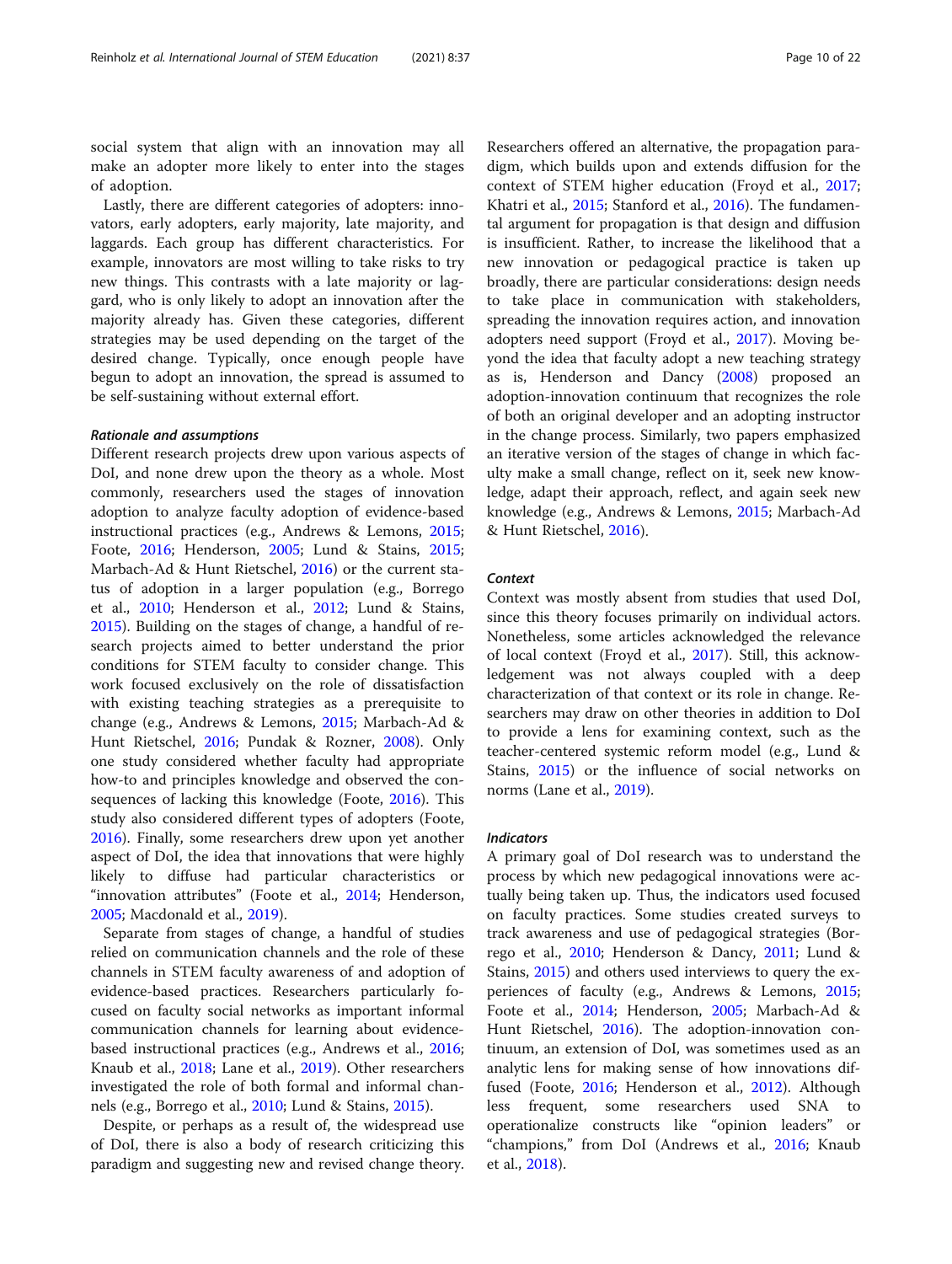# Interventions

DoI as a theory does not highlight a specific intervention or type of interventions for spreading innovations. Accordingly, most of the reviewed research focused on tracking the use of existing pedagogical innovations, rather than trying to actively spread new innovations (Borrego et al., [2010;](#page-18-0) Lund & Stains, [2015\)](#page-20-0). Still, there were a few examples where research projects used DoI to inform their interventions. For instance, a handful of studies used the idea that interactions between colleagues spread ideas as a part of their rationale/strategy for spreading ideas (Froyd et al., [2017;](#page-19-0) Khatri et al., [2015](#page-20-0)). One project planned teaching professional development based on the innovation characteristics that facilitate adoption (Macdonald et al., [2019\)](#page-20-0). At least one study drew on the theory more extensively to plan and carry out a college-level initiative to change instruction, focusing especially on how to raise awareness and persuade faculty to make a mandated change (e.g., Pundak & Rozner, [2008](#page-20-0)).

#### Teacher-Centered Systemic Reform (TCSR, 6 articles)

Teacher-Centered System Reform (TCSR) focuses on the interrelation between a teacher's practices and thinking as embedded within a larger system (Woodbury & Gess-Newsome, [2002\)](#page-21-0). Thinking and practices relate to teaching and teaching roles, students and learning, schooling and schools, the content being taught, and dissatisfaction with current practices (as a catalyst for change). The larger context includes personal factors (i.e., the demographic profile, teaching experience, preparation, and continued learning), contextual factors (cultural context, school context, department/subject area context, and classroom context), as well as general context of reform. TCSR posits that this system as a whole, and its individual parts, requires attention.

Despite its attention to the larger system and its interacting parts, TCSR is fundamentally about teacher change as the source of larger changes within a schooling system. Thus, teacher thinking and practice are the primary focus of TCSR. Teaching thinking is posited to have three key characteristics: (1) it is comprised of interconnected cognitive (knowledge) and affective domains (beliefs), (2) knowledge and beliefs may not always be precisely disentangled, and (3) beliefs are resistant to change, even in the face of disconfirming evidence.

# Rationale and assumptions

Most papers using TCSR used teacher thinking as a mechanism to change practices (Birt et al., [2019;](#page-18-0) Ferrare, [2019](#page-19-0); Stains et al., [2015](#page-20-0)). Individual instructors—not broader systems—were the primary unit of change. Thus, although TCSR attends to the broader systemic context as a major influence on teacher thinking and practice, this was not used extensively by researchers. Nonetheless, some papers explicitly nested teacher thinking and practice within a larger context and operated under the assumption that context is key to change (e.g., Lund & Stains, [2015\)](#page-20-0).

# **Context**

Although TCSR attends to contextual factors at multiple levels of change, not all papers used this central aspect of the theory. In some studies, the contextual factors of TCSR were largely ignored. In these cases, although it was acknowledged that thinking and practices are embedded in larger contexts, the context was peripheral, not central, to the study (Ferrare, [2019;](#page-19-0) Stains et al., [2015](#page-20-0)). Other studies focused extensively on the contextual features of the classroom environment but had less of a focus on broader structures (Birt et al., [2019\)](#page-18-0). Three studies drew on TCSR to define and investigate the nested contexts in which reform occurs: classroom, department, university, disciplinary culture (Enderle et al., [2013](#page-19-0); Gess-Newsome et al., [2003;](#page-19-0) Lund & Stains, [2015](#page-20-0)).

#### Indicators

Studies generally relied extensively on TCRS to from data collection and analysis. Most commonly, the indicators used by these studies were particular changes in teachers' beliefs and practices. Because TCSR does not have specific instruments designed to measure its constructs, research projects used aligned measures. For example, some projects used existing surveys and classroom observation protocols to capture instructor beliefs and practices (Ferrare, [2019;](#page-19-0) Stains et al., [2015](#page-20-0)). When engaging in qualitative analyses, projects developed broad codes related to themes coming from TCSR (Birt et al., [2019](#page-18-0); Enderle et al., [2013;](#page-19-0) Gess-Newsome et al., [2003\)](#page-19-0).

#### Interventions

TCSR does not prescribe any particular interventions and was not used to deeply inform interventions. In some studies, TCSR was used as an analytic framework to make sense of other, unrelated interventions (Enderle et al., [2013;](#page-19-0) Ferrare, [2019](#page-19-0)). In other studies, authors described only general relationships between TCSR and their intervention, for instance, changing instructor thinking and practices (Birt et al., [2019;](#page-18-0) Stains et al., [2015](#page-20-0)). In these projects, the interventions focused on individual instructors, not on larger systemic factors.

# Appreciative Inquiry (4 articles)

Appreciative Inquiry (Cooperrider et al., [2008](#page-19-0)) is a change theory that assumes change should start with what is positive in an organization. Appreciative Inquiry is organized around a 4D cycle: Discovery, Dream,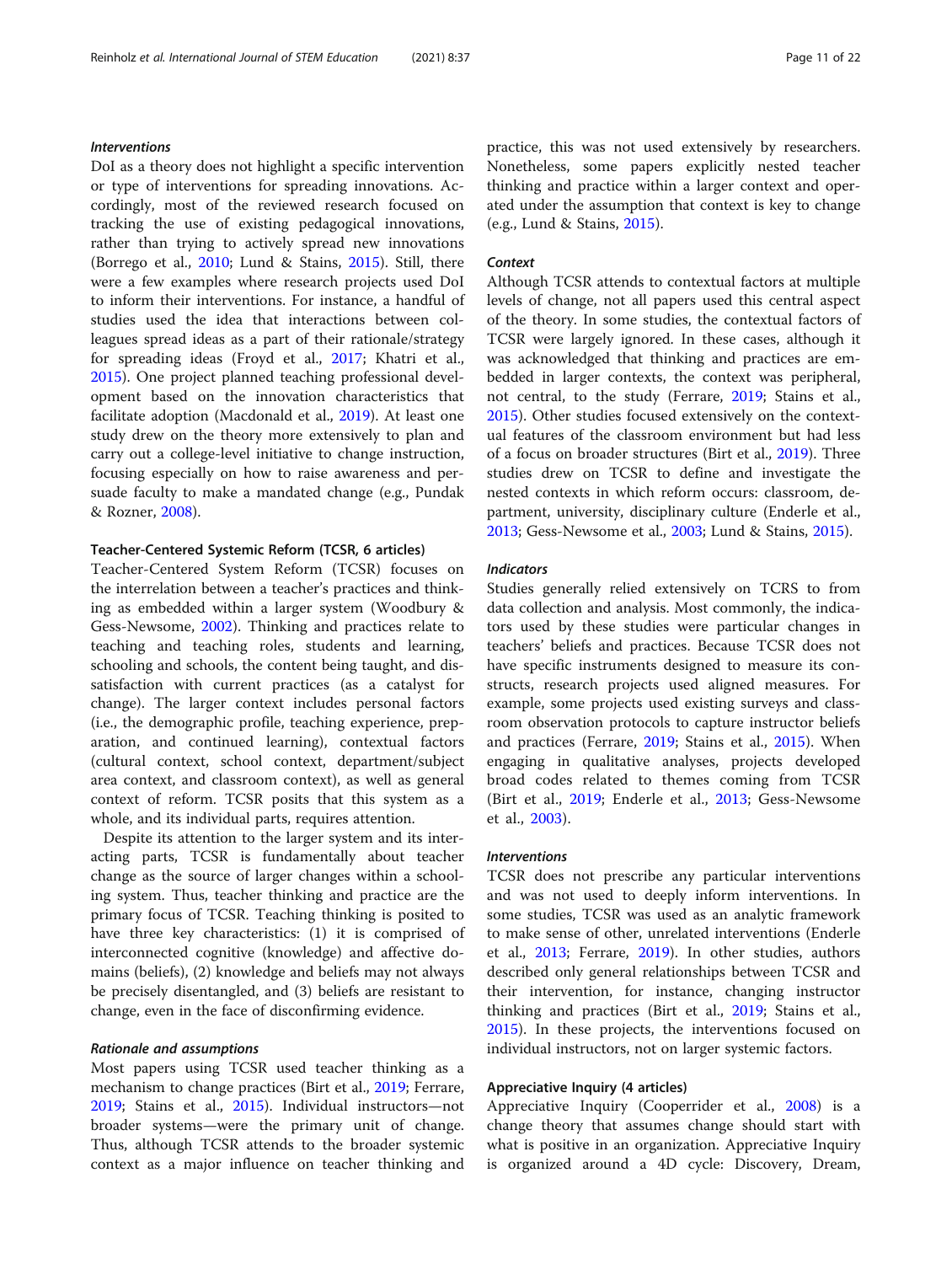Design, and Destiny, which supports a change team to build a results-oriented vision (Cooperrider & Whitney, [2001](#page-19-0)). In contrast to a typical problem-solving approach, Appreciative Inquiry is guided around what outcomes a group hopes to achieve. An outcome focus draws attention to "what is wanted," in contrast to a more typical focus on the problems or "what is wrong." A typical outcome-focused cycle has four steps: (1) determining values, (2) developing a vision, (3) setting goals, and (4) taking actions and sustaining improvements. Although these steps are listed in a linear fashion, these processes are interrelated, and individuals may revisit many steps of the process in a nonlinear fashion.

# Rationale and assumptions

Appreciative Inquiry draws attention to positive outcomes to achieve rather than problems to be solved. This guiding rationale could be seen in all articles that utilized Appreciative Inquiry (Nemiro et al., [2009](#page-20-0); Quan et al., [2019;](#page-20-0) Reinholz et al., [2017;](#page-20-0) Reinholz, Pilgrim, et al., [2019](#page-20-0)). For example, in the Departmental Action Team (DAT) project, this focus on positive outcomes was used to help a science department to create new, ongoing instructor positions to guide curricular integration, rather than attempting to "solve" the problem of a disjointed curriculum through a singular event or process (Reinholz et al., [2017](#page-20-0)).

#### **Context**

None of the articles reviewed used Appreciative Inquiry to consider the context of change. This absence is not surprising because this change theory does not set clear boundaries for the key contextual factors for an organization.

# Indicators

Appreciative Inquiry only provides loose guidance on what data would be collected and analyzed, relating to the positive visioning process. For example, Nemiro et al. [\(2009\)](#page-20-0) reported on the results for 4D focus groups to discuss the strengths of recruiting STEM women faculty. None of the other three articles utilized the theory to support indicators.

# Interventions

Appreciative Inquiry is an intervention for organizational change. This is consistent with how it was used by STEM educational change researchers—primarily as a tool to support change. For example, Nemiro et al. ([2009](#page-20-0)) used Appreciative Inquiry 4D cycles as a guiding strategy for improving the retention and recruitment of women faculty on one campus. Appreciative Inquiry was also a guiding principle for the Departmental Action Team (DAT) project (Quan et al., [2019;](#page-20-0) Reinholz et al., [2017](#page-20-0); Reinholz, Pilgrim, et al., [2019\)](#page-20-0). While the DATs did not utilize the 4D cycle directly, they used their own modified approach to visioning, goal setting, and implementation, based on Appreciative Inquiry principles.

# Expectancy-Value Theory (4 articles)

Expectancy-Value Theory is a theory of motivation that explains why faculty may choose to change their instructional practices. Expectancy-Value Theory posits that individuals engage in a given task if they expect to succeed (expectancy) and see value in the task. Expectancy is closely related to self-efficacy and deals with individuals' perceptions of their ability to successfully complete the task (Eccles et al., [1983;](#page-19-0) Eccles & Wigfield, [2002\)](#page-19-0). The overall value an individual anticipates for a task may consider multiple components, including interest value, which is the enjoyment an individual experiences or expects to experience by engaging in the task; utility value, which is the direct benefit of the task for the individual's goals; attainment value, which captures the importance of doing well on the task to an individual's identity; and perceived cost, which is what the individual has to give up to complete the task (e.g., time).

# Rationale and assumptions

Researchers have used Expectancy-Value Theory to investigate what influences STEM faculty decisions about instruction, especially the adoption of evidence-based strategies (e.g., Finelli et al., [2014](#page-19-0); Matusovich et al., [2014](#page-20-0); Riihimaki & Viskupic, [2020\)](#page-20-0) and to explain their motivation to participate in long-term teaching professional development (McCourt et al., [2017\)](#page-20-0). This work characterized how the factors that faculty report influencing their decisions align with expectancy and values and tended to draw heavily on theory. For example, faculty desire more opportunities to develop knowledge in order to feel like they can succeed using new teaching strategies (e.g., Finelli et al., [2014](#page-19-0); Matusovich et al., [2014](#page-20-0)).

#### Context

All papers using Expectancy-Value Theory to study faculty motivation discovered contextual factors influencing motivation. Most commonly, faculty reported that the culture and environment in which they worked did not encourage changing instructional practices (e.g., Riihimaki & Viskupic, [2019](#page-20-0)). Because these tasks were not valued nor rewarded, faculty perceived low utility value. Investing time to use evidence-based teaching strategies would not help them achieve key goals like tenure (Finelli et al., [2014\)](#page-19-0). Thus, Expectancy-Value Theory was useful in considering the influence of context on individual decision-making.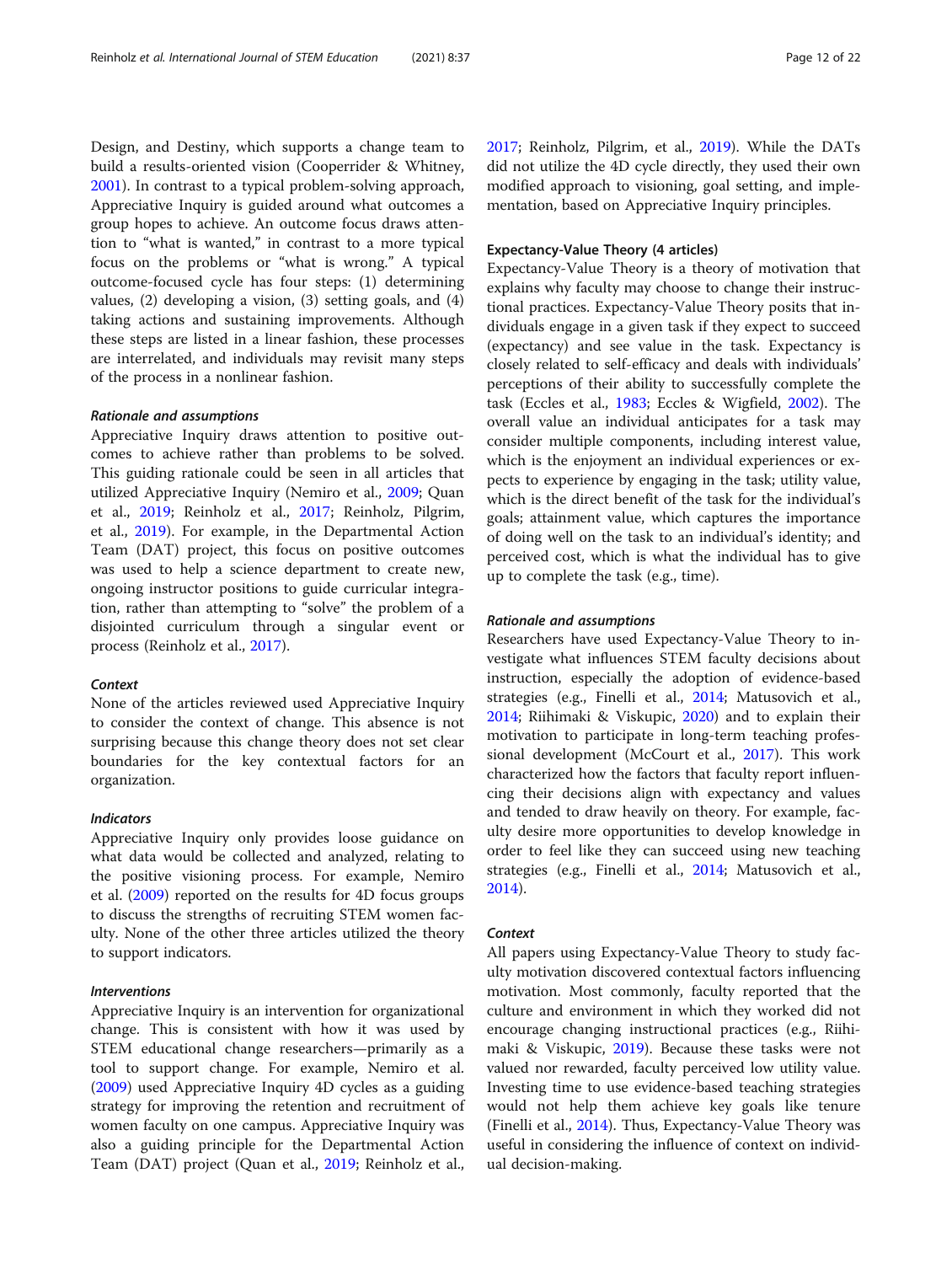# Indicators

Expectancy-Value Theory outlines components that contribute to motivation to act. In two of the studies, researchers described their indicators as being informed by Expectancy-Value Theory (Finelli et al., [2014](#page-19-0); McCourt et al., [2017\)](#page-20-0). Specifically, Expectancy-Value Theory informed the questions researchers posed to faculty in interviews and focus groups. The other two papers reviewed described Expectancy-Value Theory only as a lens used to interpret data (Matusovich et al., [2014](#page-20-0); Riihimaki & Viskupic, [2019\)](#page-20-0).

#### Interventions

Just one of the reviewed articles described designing an intervention that was informed by Expectancy-Value Theory. Finelli et al. [\(2014](#page-19-0)) drew on insights about faculty motivation in their local context, discerned from focus groups, to create a plan for supporting faculty pedagogical change. For example, researchers discovered that faculty were concerned about student reaction and would value evidence-based practices to which students responded positively (Finelli et al., [2014](#page-19-0)). Therefore, they planned to include an opportunity for participants to review and act on midterm student feedback in their faculty development program.

# Four Frames (4 articles)

Four Frames helps make sense of issues in an organization from four different lenses: structures, symbols, people, and power (Bolman & Deal, [2008\)](#page-18-0). Structures are the formal roles, practices, routines, and incentives that guide and limit interactions within an organization. Symbols are language, beliefs, and ways of sensemaking that provide a common language for members of the organization. People are individuals who have their own goals, needs, and agency. Finally, power relations within an organization exist as a result of status, hierarchies, and political coalitions. From the perspective of a change agent, each of these frames outlines a set of possible levers that can be used to enact change. Bolman and Deal ([2008](#page-18-0)) assume that most leaders typically use a single frame through which they view most issues. This leads to a level of inflexibility, and often missing the bigger picture. To address this issue, leaders can explicitly attend to multiple frames simultaneously.

# Rationale and assumptions

The Four Frames change theory assumes it is necessary to use multiple perspectives (i.e., frames) to understand or design a change process. This theory was taken up by a common set of researchers, who used Four Frames as a way to operationalize culture, and thus inferred that culture is a key construct to attend to as a part of an organizational change process (Rämö et al., [2019](#page-20-0); Reinholz, Matz, et al., [2019;](#page-20-0) Reinholz, Ngai, et al., [2019](#page-20-0); Reinholz & Apkarian, [2018\)](#page-20-0).

#### **Context**

Four Frames drew attention to various features of an organization (i.e., the organizational context). In a number of projects, the department was conceptualized as the unit of change, and thus the frames were used to operationalize the department's culture (Rämö et al., [2019](#page-20-0); Reinholz, Matz, et al., [2019](#page-20-0); Reinholz, Ngai, et al., [2019](#page-20-0); Reinholz & Apkarian, [2018\)](#page-20-0). Across the research articles, the ability to make sense of a complex institutional/organizational context was a strength of the Four Frames change theory.

# **Indicators**

Four Frames characterizes key aspects of change broadly but does not provide particular indicators to attend to. Perhaps then, it is not surprising that none of the articles reviewed used the four frames to guide their data collection. Nonetheless, all of the articles that did include data analysis used four frames as an analytic lens for interpretation (e.g., Rämö et al., [2019](#page-20-0)). Again, one of the key strengths of Four Frames was providing different lenses for making sense of particular change-related phenomena.

# Interventions

As a change theory, Four Frames does not prescribe particular interventions, and none of the articles reviewed used Four Frames to guide the development of their interventions.

# Paulsen and Feldman's General Change Model (4 articles)

Paulsen and Feldman proposed a "General Change Model" of instructional improvement that placed the process of change within a teaching culture. Their model is grounded in work by Lewin ([1947](#page-20-0)) and Schein ([2010](#page-20-0)). Lewin is credited with the idea that achieving meaningful and sustained change requires three components (unfreezing, changing, and refreezing), though there is dispute about whether this credit is warranted (Cummings et al., [2016\)](#page-19-0). Unfreezing involves recognizing an incongruence between the outcomes of one's current thinking and behavior and the outcomes that one sees as aligning with their self-image. This often involves feelings of guilt, anxiety, or inadequacy. Therefore, unfreezing also relies on an individual feeling safe and being able to envision a change they can make that will reestablish a positive self-image (Paulsen & Feldman, [1995](#page-20-0)). In short, unfreezing creates motivation to change, which leads to the next stage, actually engaging in change. Change involves searching out new ideas and information, developing new attitudes and behaviors.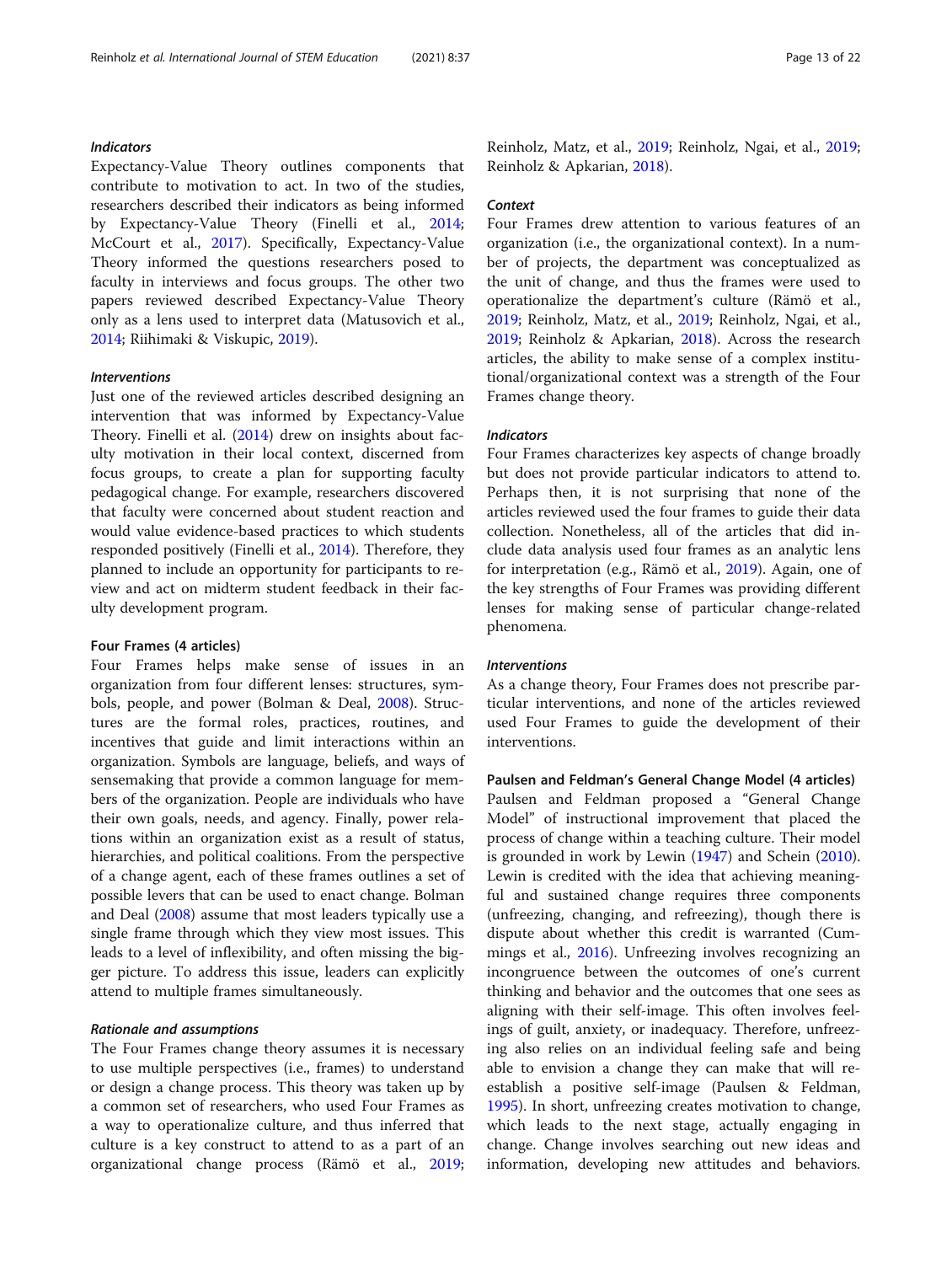This is a stage of learning, trying new things, and reflecting. Teaching professional development is often best suited to support instructors in this stage. The final stage is refreezing, which ensures that change is sustained. This stage recognizes that new behaviors are most likely to be maintained when they align with an individual's identity and restore a positive self-image and when they are validated by others because they sufficiently align with the culture (Paulsen & Feldman, [1995](#page-20-0)). If the local culture does not support the change, an instructor may need a new community to provide ongoing information, ideas, support, and validation. Lewin's studies ([1947](#page-20-0)) suggested that changes resulting from group discussions last longer than changes resulting from individual actions.

The stages of change adapted by Paulsen and Feldman ([1995](#page-20-0)) share clear similarities with the Diffusion of Innovation model, involving early stages of dissatisfaction, actions to learn and act, and then confirmation to solidify new changes. Paulsen and Feldman ([1995](#page-20-0)) tailor their model specifically to college faculty, emphasize what it takes to motivate change (unfreezing), and consider refreezing to be key to sustained change. Researchers could easily synthesize these two models to inform studies of individual change.

Paulsen and Feldman [\(1995](#page-20-0)) place these stages of change in the context of interpersonal relationships and organizational culture. They outline relationships that may provide feedback that informs the change process, including those with students, colleagues, consultants, chairs, and one's self. They also emphasize that teaching culture can influence all stages of change.

Notably, this change theory was developed specifically for STEM higher education, which is not true of any of the theories described above. One limitation of its specialization to STEM higher education is that it has not been refined and expanded in other domains. As a result, this theory provides fewer details on which researchers and change agents can draw.

# Rationale and assumptions

Studies that relied on this change theory focused on understanding what contributes to instructors moving through the three stages of change: unfreezing, changing, and freezing. Two studies of the same teaching professional development program aimed to understand unfreezing, especially what helped instructors envision how they might change their teaching in a way that was consistent with their self-image (Hayward et al., [2016\)](#page-19-0), and how a group email listserv supported refreezing (Hayward & Laursen, [2018](#page-19-0)). Thus, this work operated with the rationale that motivation to change is necessary to transition from stagnation to action.

# **Context**

Though Paulsen and Feldman ([1995](#page-20-0)) place the stages of change within the context of the larger teaching culture, this was not a central focus of the reviewed studies. Most did not consider the context of change in light of the theory. One study recognized the role of a listserv in creating a community supportive of changed practices for faculty lacking a supportive local community but did not consider context more extensively (Hayward & Laursen, [2018](#page-19-0)).

# Indicators

None of the four articles reviewed used General Change Model to support the selection of indicators of change. This may result from the fact that the theory, as described by Paulsen and Feldman ([1995\)](#page-20-0) lacks clear guidance on what indicators are important to measure.

#### Interventions

The general change model has very loosely been used to inform change interventions. One project aimed to improve upon typical teaching professional development by continuing to work with faculty through the refreezing stage (Sirum & Madigan, [2010\)](#page-20-0). Though Paulsen and Feldman's ([1995](#page-20-0)) version of the model provided this focus for their intervention, the project relied on another change theory (Communities of Practice) to design their intervention. Another project aimed to create a more positive climate for female faculty. Latimer et al. ([2014](#page-20-0)) drew on Lewin's idea that behaviors in groups are frozen in place due to informal and formal factors and that moving away from the status quo required unfreezing. Thus, they envisioned their challenge as challenging the status quo, but did not draw on the theory further.

# Systems Theory (3 articles)

Systems thinking has been written about fairly extensively in the organizational change work. We found the work of Senge [\(2006\)](#page-20-0) to be widely used in articles outside of STEM, but such articles were excluded from this analysis. One article in the synthesis used Senge's work (Quan et al., [2019](#page-20-0)). There were also articles that used alternative conceptions of Systems Theory (Meadows, [2008](#page-20-0); Wasserman, [2010](#page-21-0)). Senge's theory of systems thinking focuses on the idea of creating a learning organization (Senge, [2006](#page-20-0)). A learning organization focuses on the ongoing learning of its members to support continuous improvement and transformation. A learning organization has five characteristics, also called five disciplines: (1) systems thinking, (2) personal mastery, (3) mental models, (4) building shared vision, and (5) team learning.

Of these five disciplines, systems thinking is presented as the most powerful "fifth discipline" that brings all of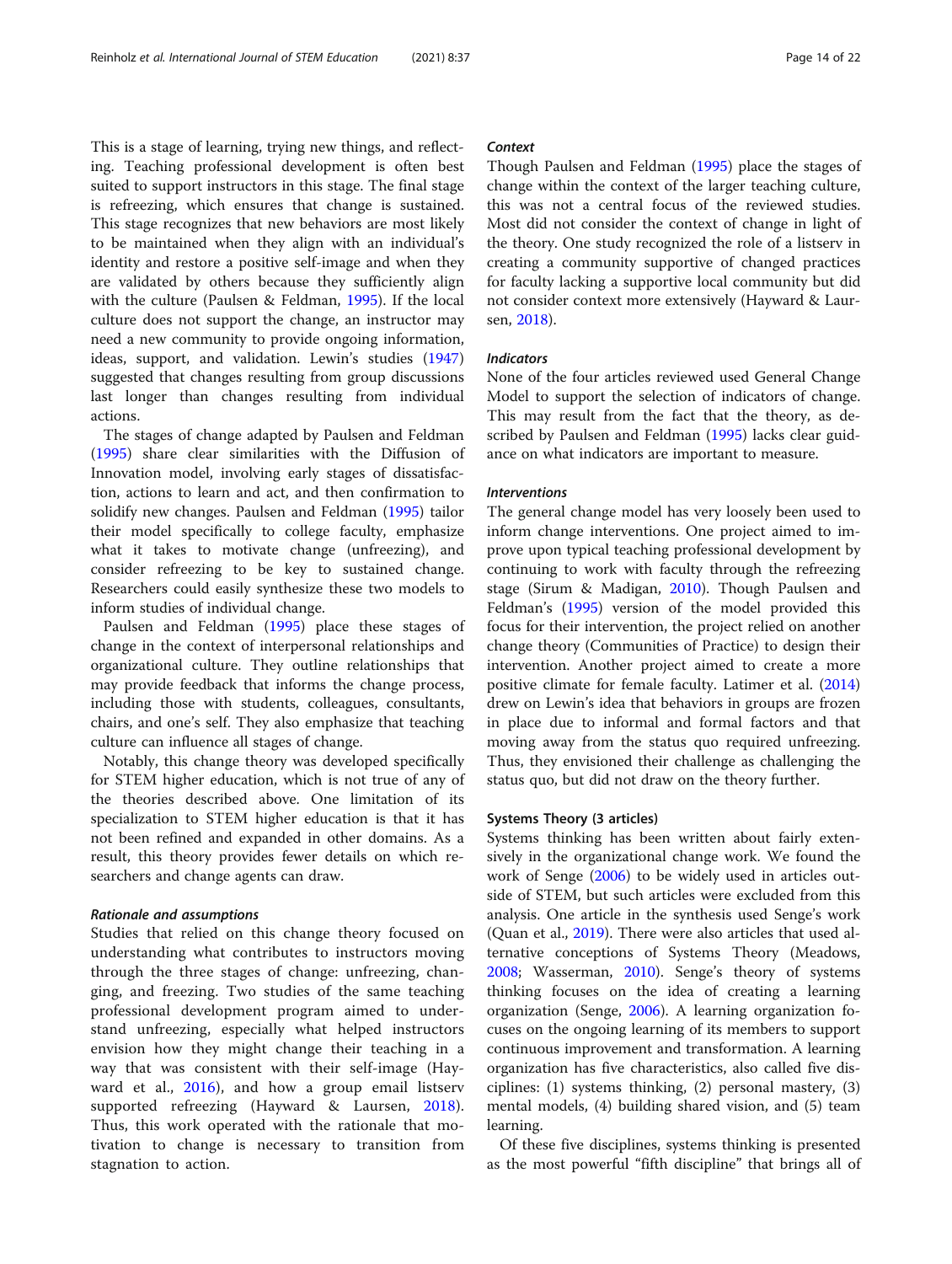the other disciplines together. A key idea in systems thinking is that structure influences behavior. Despite prevailing ideas in society about individual autonomy and control, typically, different individuals in a similar situation tend to be influenced and behave similarly, given the strong shaping power of a system. The structures in human systems are often subtle and include norms, rules, policies, and procedures—invisible structures that govern how people interact. Although individuals often describe outcomes by looking at events (reactive) or patterns of behavior (responsive), a focus on systems focuses on causation at the level of the system, to allow for prediction and greater flexibility in response to a challenge.

Meadows' ([2008](#page-20-0)) work on systems considers the role of the parts and the whole of the system, and how feedback loops can have an impact on how a system functions. When thinking about effective systems, she highlights three characteristics: resilience, self-organization, and hierarchy. Meadows also highlights "leverage points," or particular parts of the system, where a change might have the largest impact on the system as a whole. Similarly, Wasserman ([2010](#page-21-0)) highlights the interacting parts of a system, relationships between them, and the importance of multiple perspectives.

#### Rationale and assumptions

Research from a systems thinking perspective attended to both the idea of a system as a whole and the interconnection between parts of the system. Thus, an underlying assumption was that to understand change, one needs to understand both the parts and the whole (Quan et al., [2019](#page-20-0)) Drawing from the work of Meadows, another project built on the idea of particular leverage points within the system as tools for change, to support the implementation of a Green Chemistry curriculum (Hutchison, [2019\)](#page-19-0). A final project focused on the role of STEM Education Centers as a larger system of improving undergraduate STEM education on a campus (Carlisle & Weaver, [2018](#page-19-0)).

#### **Context**

Systems thinking was useful for making sense of the context of change, because it focused on the system as a whole, its interlocking parts, and connections to other systems. For example, researchers used the notion of systems thinking to understand how departmental change is embedded within the university in a larger social context (Hutchison, [2019;](#page-19-0) Quan et al., [2019\)](#page-20-0), or how a STEM center is embedded on a campus (Carlisle & Weaver, [2018\)](#page-19-0).

# Indicators

Only one article of three used Systems Theory to inform measurement. Systems Theory drove the pursuit of

multiple perspectives and interviewing a variety of stakeholders on a campus to study STEM Education Centers (Carlisle & Weaver, [2018\)](#page-19-0).

# Interventions

Articles did not often use Systems Theory to support the design of an intervention, perhaps due to the general lack of empirical work using this theory. Nonetheless, there was one article that used Meadow's ([2008](#page-20-0)) concept of leverage points within a system to help target their curricular change efforts (cf. Hutchison, [2019\)](#page-19-0).

# Other change theories

We found 21 other theories used in only one or two papers. These range from models focused on the individual's thinking, such as Weick's sensemaking model, to models of organizational change, such as the 4I model. Some of these change theories are highly prescriptive and have been used to plan interventions, including Kotter's 8 stages of change. Others have been drawn on only very generally as a concept relevant to change in STEM higher education, such as double-loop learning and intersectionality.

# Homegrown change theories

There were also 11 instances where researchers created their own theories. Generally, these "homegrown" theories did not arise from a lack of awareness of existing theories. Instead, researchers drew on diverse existing theories to develop a synthetic and novel framing for their work. Rather than attempting to summarize each of these theories, we provide an example of how such theories were constructed. Consider the Science Education Initiative, which constructed its own model for department-level change (Chasteen et al., [2015](#page-19-0)). The model is organized around discipline-based educational consultants, Science Teaching Fellows, typically postdoctoral researchers who receive support from a Science Education Initiative central hub. The Science Teaching Fellows support faculty to utilize active learning, construct learning goals, and transform their courses using backwards design. These particular actions are then conceptualized as a larger change effort focused on student learning, department culture, and institutional norms. Thus, the Science Education Initiative model constitutes its own approach to change, but also posits theoretical relationships about how change happens, for instance, with its focus on conceptual assessments as a driver for change.

# Emergent themes and implications

This article systematically analyzed the use of change theory in STEM higher educational change initiatives and research. In addition to the summaries of individual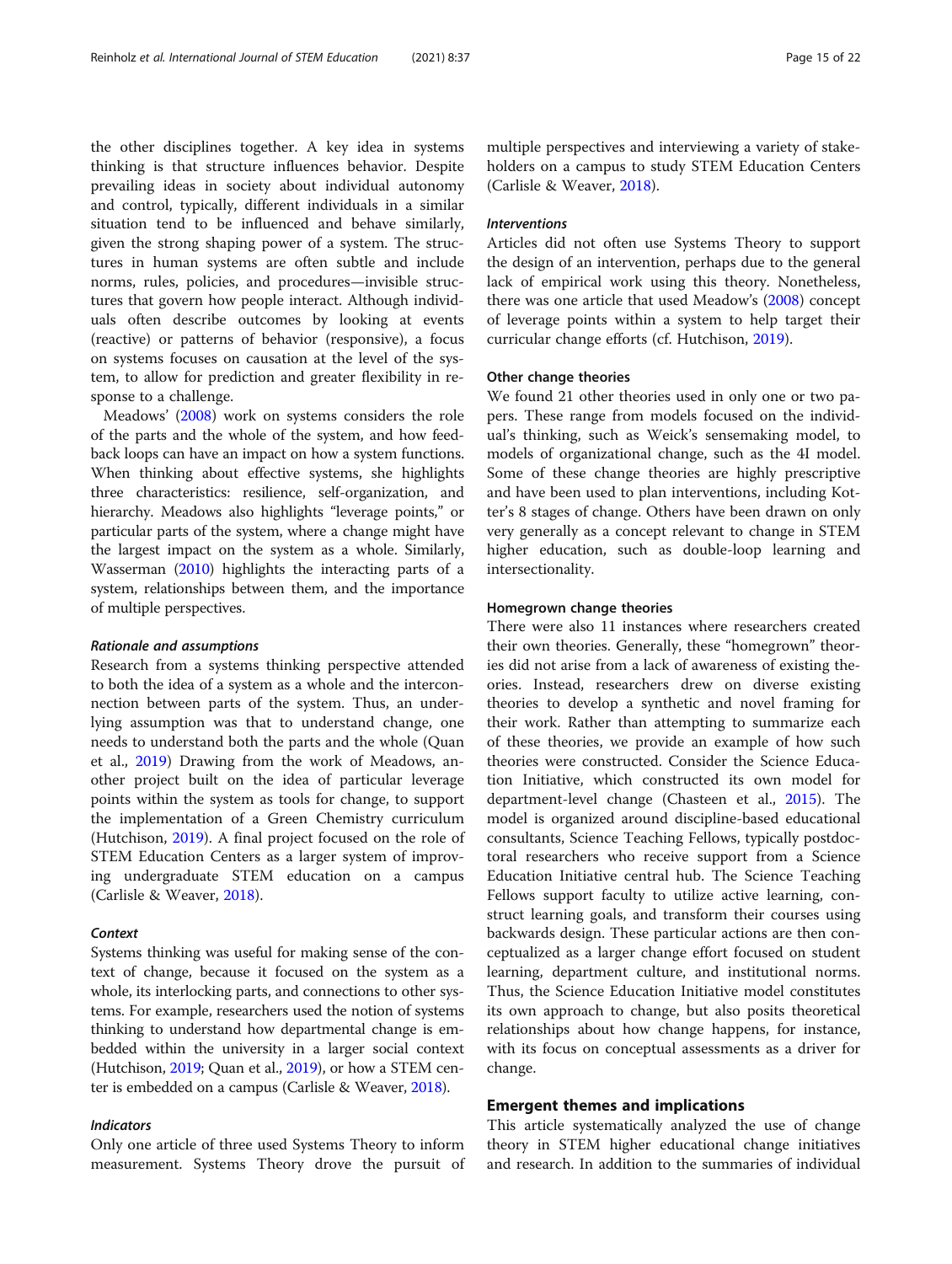theories and how they are used above, here, we provide an overarching discussion of emergent themes and implications.

# Theme 1: research focuses on individual change

The majority of articles reviewed focused on change at the level of individual instructors and their teaching practices. The two most common theories—Communities of Practice and Diffusion of Innovations—were leveraged to think about how individuals could change. While communities of practice *could* be used as a theory to think about how a community changes, it was rarely taken up this way by researchers. Thus we conclude that, to date, STEM educational change researchers have thought about improving STEM education primarily as an issue of supporting individual instructors. However, as many of the other theories in our synthesis highlight, the goal of improving postsecondary STEM education requires careful attention to many interlocking systems and parts of systems. We found more articles in our original searches that used systems thinking, but many were excluded from this synthesis because they were not STEM-specific.

Theories that view instruction as a part of a larger system tended to be used infrequently. Given that some researchers were able to use these theories productively, we believe this approach could be productive for improving STEM education. For instance, the Four Frames defines components of a culture, helping change agents and researchers consider what in a department or university culture needs attended to and measured (Reinholz & Apkarian, [2018\)](#page-20-0). Similarly, systems thinking emphasizes that organizational structures influence behavior, including norms, policies, and practices (Senge, [2006](#page-20-0)). A project grounded in systems thinking as a change theory would attend to the interlocking parts of the university system.

There are also a few change theories that have been rarely used in work on STEM higher education, and that have potential to help move our efforts beyond individual change. We briefly highlight two here: CHAT and the 4I framework of organizational learning. Cultural-Historical Activity Theory (CHAT), born in the discipline of psychology, provides a variety of tools for thinking about change by linking what people think and feel to what they do (Cole, [1996;](#page-19-0) Engeström, [2001](#page-19-0)). CHAT has its roots in social learning theory, which focuses on the mediating role of artifacts in thinking (Vygotsky, [1978](#page-21-0)). Building on this idea, CHAT introduces the concept of an "activity system," which is often represented as an Activity Triangle. Six components, each with cultural and historical dimensions, contribute to the desired outcome (Foot, [2014\)](#page-19-0). All of the interacting parts of an activity system must be considered in the pursuit of

change, and individual components of the system are considered important, but secondary, units of focus. CHAT recognizes that there are multiple perspectives within a single system, which can be a source of both trouble and innovation. It also considers how activity systems develop over time, and how any system must be understood with respect to its history. Contradictions, or historically accumulated structural tensions, are often a source of change. CHAT is an extensive theory with untapped potential for work in STEM higher education. For example, CHAT provided a useful theory for understanding how a Departmental Action Team (DAT) aims to achieve sustainable changes in a given department (Reinholz et al., [2017\)](#page-20-0).

Another discipline that has built theory relevant to change in STEM higher education is business management. Specifically, the concept of organizational learning broadly refers to how organizations create, retain, and transfer knowledge within the organization. The 4I framework of organizational learning distinguishes among levels of an organization that can learn (individuals, groups, and the organization as a whole) and four processes that occur to contribute to learning (Crossan et al., [1999\)](#page-19-0). The 4I's refer to these processes: intuiting, interpreting, integrating, and institutionalizing. Individuals can intuit (recognize patterns and possibilities based on their own experiences) and interpret (explain ideas to one's self and others). Groups can interpret and integrate (developing shared understanding and taking coordinated actions). Organizations can institutionalize (create organizational mechanisms to ensure certain actions occur). The 4I model also recognizes a tension between new learning "feeding forward" from individuals to organizations and leveraging what has already been learned at the organizational level in the work of groups and individuals (feedback). Hill et al. [\(2019](#page-19-0)) capitalized on the 4I framework of organizational learning to frame investigations of a multi-institutional STEM reform network, providing an example of how to examine change beyond individuals.

Of course, there are likely other useful theories that are beyond the scope of this review. In general, theory that attends to larger systemic and structural issues can help sustain change in STEM higher education. Ultimately, a research team need not worry about choosing a single "best" theory for a project. Such a theory most likely does not exist. Rather, it is important for researchers to be thoughtful about the theories they choose and how different theories provide different insights. For example, some of the scholarships we reviewed on Diffusion of Innovations might have reached different outcomes if it had simultaneously used a more systemic perspective, such as the CHAT theory or the 4I framework. Ultimately, we imagine that a given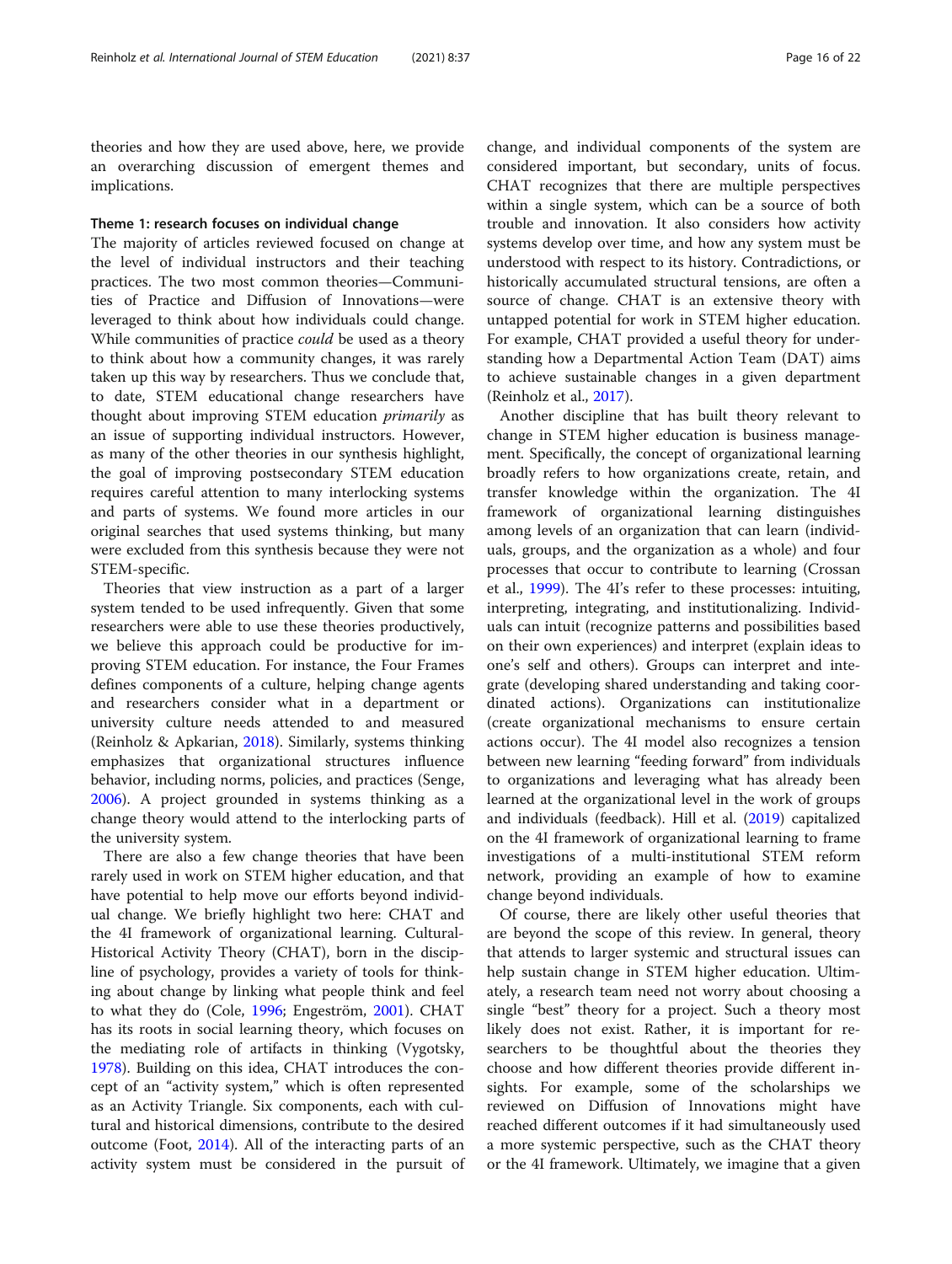project could benefit most from multiple theories tailored together to meet its goals.

# Theme 2: research often draws upon theory in a superficial fashion

We found that the ways in which particular research projects drew upon theory varied dramatically. Consider Communities of Practice as a change theory. On one end of the spectrum, research projects utilized the idea of a Community of Practice to support a particular intervention (typically a faculty learning community) as a mechanism for change. These projects were largely atheoretical with their use of Communities of Practice, even though there is a relatively rich conceptualization of how a faculty learning community can function as a community of practice (Cox, [2001\)](#page-19-0). In contrast, others drew on specific aspects of the theory that posit how change would happen (Gehrke & Kezar, [2019](#page-19-0)).

We propose that research on change in STEM higher education has reached a point of maturity where substantially drawing on existing theory is part of making a valuable scholarly contribution to the field. This includes explicitly framing change efforts, studies, and papers with one or more theoretical frameworks relevant to change. Drawing on change theory involves more than briefly summarizing a theory in the introduction of a paper. Using a theory to frame scholarly work involves using the theory as a lens or guide that directly informs specific components of the work, including interventions, focus, research questions, measurement and evaluation, data analysis, and data interpretation. Readers benefit when researchers explicitly describe how the theory informed their work and whether their findings confirm the utility of the theory in their context or suggest modifications to the theory for a specific context. In this way, the trustworthiness and utility of a theory is improved over time.

Why does it matter how we ground our work in STEM higher education in change theories? To build generalizable knowledge about change, we must consider how theory is being used and refined. Theory has the potential to encompass our best current understanding of how to achieve and sustain change. Continuing with the example of Communities of Practice, even though this was the most common change theory used across the synthesis, many of the research projects had a limited ability to contribute to a generalized understanding of how change works, because they were not guided by the underlying assumptions of the theory. Thus, it is not just which theory is used, but how it is used. Unless a number of projects draw substantially on the same theoretical principles, reports on their findings will be difficult to compare and learn from collectively. In summary, drawing on theory is how we generate and build

upon knowledge as a field. Otherwise, work may be published but will do little to meaningfully progress our understanding or our ability to actually enact and sustain critical changes in STEM higher education.

# Theme 3: most research is theoretically disjointed

Perhaps our most striking finding was that researchers are using a wide variety of theories, but most change theories were used in less than a handful of papers. In total, our review identified 40 distinct change theories used in 97 papers. This is a striking lack of theoretical coherence within a relatively narrow domain of STEM higher educational change. Researchers are not often drawing on, nor building upon, theories used by other studies. We found that only two theories were used in more than six articles—Communities of Practice and Diffusion of Innovations. It is not surprising then, that these were the two theories that STEM education researchers extended beyond their original conceptualizations. Researchers whose work we reviewed developed new ideas, such as the adoption-innovation continuum (Henderson & Dancy, [2008](#page-19-0)), the propagation paradigm (Froyd et al., [2017\)](#page-19-0), and Communities of Transformation (Gehrke & Kezar, [2016](#page-19-0)). Multiple projects drawing on the same theories also create opportunities for research findings to coalesce around valuable insights that also suggest how theory can be tailored to the context of STEM higher education. For example, DoI lays out a largely linear process of innovation adoption, but multiple studies of change in higher education have demonstrated that, for faculty adoption of new teaching strategies, repeated cycles of change and significant adaptation of a strategy are the rules rather than the exceptions (e.g., Andrews & Lemons, [2015;](#page-18-0) Froyd et al., [2017](#page-19-0); Henderson & Dancy, [2008](#page-19-0); Marbach-Ad & Hunt Rietschel, [2016](#page-20-0)). Such insights came from the repeated use of the same theories across different contexts. We suspect that similar insights could be developed for other theories in our synthesis, as they become more widely and repeatedly used. However, most theories were used in four or fewer papers, which was not enough to draw strong generalizations or enhancements. Additionally, there were 21 theories that were only used in one or two papers and 11 homegrown theories that have yet to be taken up broadly by the field.

Of course, there is no "perfect theory" that a project should adopt, and the ways to be most effective will depend on the local context. We are not suggesting that there are solutions or approaches to change that will be relevant across all contexts. All contexts are unique and educational systems are extraordinarily complex. It is also possible that different theoretical approaches may work better during different stages in the lifecycle of a project. Furthermore, we suspect that most change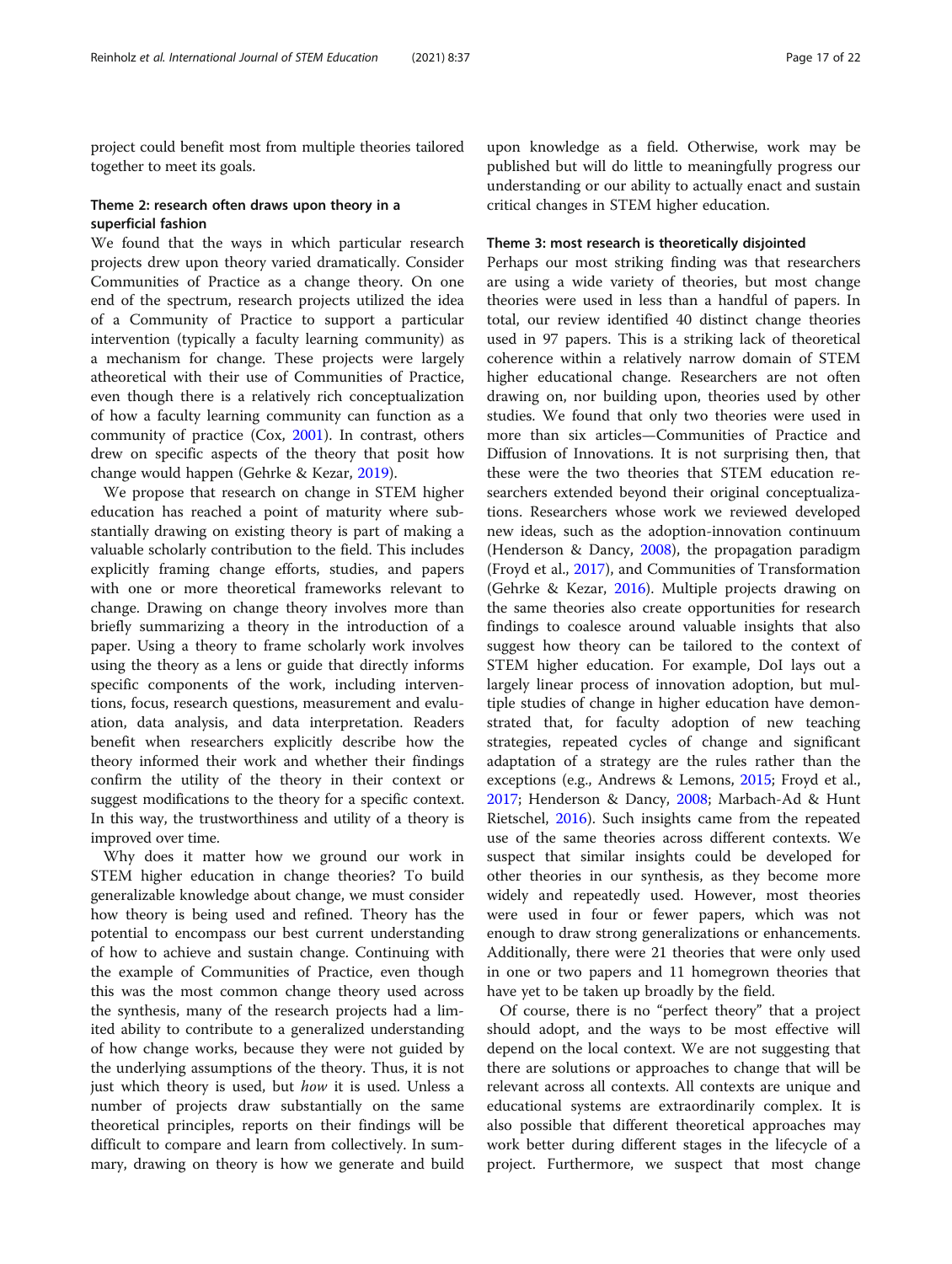efforts will benefit from multiple change theories to consider what actions will lead to the intended outcomes and why, to shine a light on implicit assumptions, and to troubleshoot when change does not go as planned.

This wide proliferation of different theories, like the superficial use of theory, acts as a barrier to generalization. In STEM higher education change, scholars are working across different disciplines, institutional contexts, and regions. When we add on top of that the use of myriad different theories, it becomes nearly impossible to learn something relevant beyond a single context when it comes to promoting change in STEM higher education. Existing theory can never specify exactly how change will happen. However, if we understand why something worked in one context, we can make reasonable hypotheses about what will work in another context. Drawing on change theory to understand how and why change occurs will facilitate the transfer of ideas from one context to others. Our aim is for this review to provide the basis for this type of work to happen. By taking stock of what theories are being used by STEM education researchers and how they are using them, we hope to provide a starting point for building on what is known to create a more robust and generalized knowledge base.

# Conclusions: call to action

We close with a number of calls for action in STEM higher educational change research.

# More synthetic theoretical work

We found that STEM educational change researchers are in fact using a wide variety of high-quality theories, many developed in non-academic settings, and some designed for STEM higher education. However, the wide diversity of theories used to guide research makes it hard to compare studies across contexts. Additionally, researchers are rarely making explicit connections between the change theories that guided their work and theories guiding related work, making it very challenging for readers to synthesize across work done in different contexts.

Thus, we see a need for the same theories to be used across contexts, and the results shared in a way that research projects can be synthesized together. In this manuscript, we offer a potential framework for moving this forward—theory of change. We believe that future researchers can be more explicit about exactly how they are using change research to inform their rationale and assumptions, conceptualization of context, selection of indicators, and design of interventions. Such an approach allows a research team to generate hypotheses before they begin an intervention. The testing of those hypotheses through analyzing the project's implementation

will then speak back to the predictions originally made by the theory. Theory of change provides a framework for teams to deeply consider whether and how their work is grounded in change theory, which will improve our work and prepare us to explicitly communicate to readers what aspects of a change theory we have opted to use and what aspects we set aside. This could help us avoid a situation where different teams are using different parts of a theory or ignoring parts of the theory altogether.

Funding agencies can continue to promote the deep use of change theory in STEM educational change work. One potential approach is to encourage collaboration with theorists in other disciplines by requiring proposals to include co-PIs who specialize in the change theories guiding a project. Another avenue for encouraging theoretical cohesion is prioritizing proposals that draw on the same change theories to enact and measure change in multiple contexts.

Similarly, organizations like the Association for American Universities (AAU) and the Association of American Colleges & Universities (AAC&U), who actively support change in STEM higher education, can set the expectation that work they support and feature draw deeply on change theory and capitalize on theory specialists' expertise. These organizations also aim to educate their members and may seek to lead in "change education" (defined below).

# Diversity, equity, and inclusion

We found a relatively modest focus on diversity, equity, and inclusion. From this, we concluded that equity scholarship and change scholarship in STEM higher education appear to be two relatively disconnected fields. However, collaborations between scholars in these two areas have great potential to achieve the urgent goals of actually improving equity in practice and prioritizing equity and inclusion in instructional change. One way this can be achieved is by hosting meetings in which change scholars and equity scholars could meet to exchange ideas. This could lead to a number of fruitful outcomes, such as collaborative teams using equity perspectives to analyze existing change efforts. It could also catalyze new, joint efforts that more closely attend to equity from the offset. Given the lag time between changes in funding to prioritize Diversity, Equity, and Inclusion work and the existing published literature, we recognize that some efforts towards greater collaboration may already be underway.

# Opportunities for scholars to learn about change

We see a need for explicit conversations about how researchers and practitioners learn about change in STEM higher education, including change theories. Much of the work we do as DBER scholars begins with an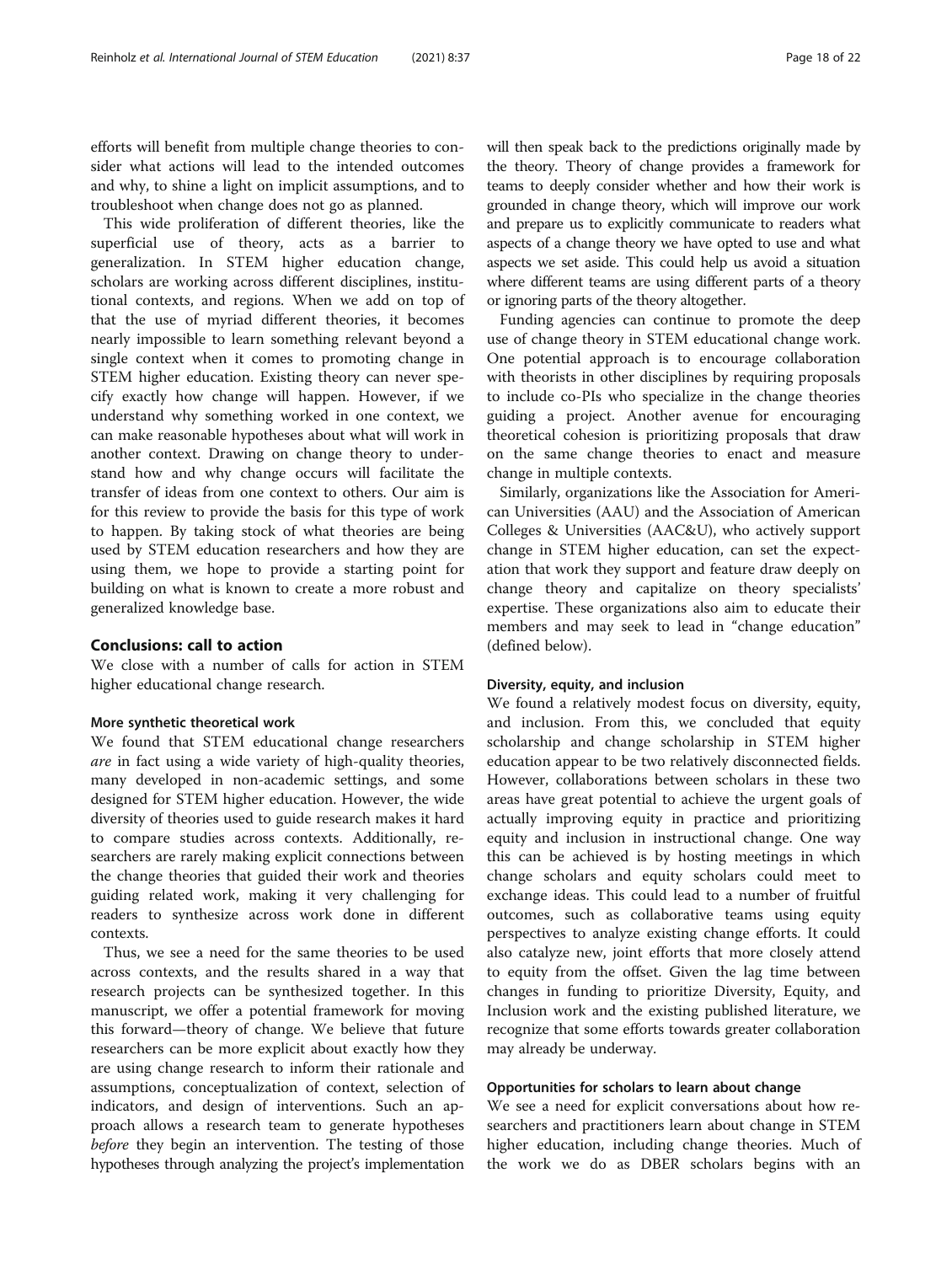<span id="page-18-0"></span>underlying premise that things need to change in STEM higher education. For example, scholars who do not study change explicitly often investigate students to better understand learning and development with the hope that their results will eventually be translated into changes in STEM learning environments. Yet these scholars may have had few opportunities to develop expertise in change. We refer to opportunities to learn about change as "change education," a term coined by Mark Connolly (personal communication). This term brings attention to the fact that there is scholarly literature about the processes that result in and sustain

change that should guide change agents and researchers. Based on our experience and this review, we wonder if much of the change education experienced by STEM-DBER researchers happens on an informal basis and is cultivated through years of experience working on change projects, typically at the level of individual course transformations. We suspect, at least in part, that this contributes to the lack of coherence in the use of change theory for STEM educational change. Given the need to generalize across research projects, we believe such an enterprise would be enhanced as the field considers how to enact effective change education and who needs this education. Organizations like AAU, AAC&U, the Accelerating Systemic Change Network (ASCN), and DBER disciplinary societies may be well-positioned to lead change education initiatives. Our hope is that this synthesis can provide a starting point for such efforts, as change researchers consider the existing state of what is known in the field and aim to move forward from there.

#### Abbreviations

AAC&U: Association of American Colleges & Universities; AAU: American Association of U; AAU: Association for American Universities; CHAT: Cultural-Historical Activity Theory; CoP: Community of Practice; CoT: Community of Transformation; DBER: Discipline-based education research; DoI: Diffusion of Innovations; FLC: Faculty learning community; STEM: Science, technology, engineering, and mathematics; TCSR: Teacher-centered systemic reform

# Supplementary Information

The online version contains supplementary material available at [https://doi.](https://doi.org/10.1186/s40594-021-00291-2) [org/10.1186/s40594-021-00291-2.](https://doi.org/10.1186/s40594-021-00291-2)

Additional file 1.

#### Acknowledgements

We are grateful to Naneh Apkarian, Noah Finkelstein, and Paula Lemons for their feedback on an earlier draft. We also thank Mark Connolly, Susan Shadle, Charles Henderson, and attendees of the Breaking Down Silos Working Meeting for discussions and questions that ultimately led to this review. The authors began their collaboration after meeting at the Transforming Research in Undergraduate STEM Education (TRUSE) Conference. We have also benefitted from the support of the Accelerating System Change Network (ASCN) and the STEM-DBER Alliance. Lastly, we thank three anonymous reviewers and the monitoring editor for feedback that improved this manuscript.

#### Authors' contributions

DLR and TCA conceived of the work, completed analyses, and wrote the manuscript. IW and DLR conducted literature searches and compiled papers. IW contributed to the manuscript and analyses. The author(s) read and approved the final manuscript.

#### Funding

Support for this work was provided by the National Science Foundation's Improving Undergraduate STEM (IUSE) program under awards 1830897 and 1830860. Any opinions, findings, and conclusions or recommendations expressed in this material are those of the authors and do not necessarily reflect the views of the National Science Foundation.

#### Availability of data and materials

A complete list of analyzed papers is included in the supplemental materials.

#### **Declarations**

#### Competing interests

The authors declare that they have no competing interests.

#### Author details

<sup>1</sup>Department of Mathematics and Statistics, San Diego State University, San Diego, CA 92182, USA. <sup>2</sup>Department of Genetics, University of Georgia, 120 East Green St., Athens, GA 30602, USA.

# Received: 20 October 2020 Accepted: 14 April 2021 Published online: 08 June 2021

#### References

- Addis, E. A., Quardokus, K. M., Bassham, D. C., Becraft, P. W., Boury, N., Coffman, C. R., … Powell-Coffman, J. A. (2013). Implementing pedagogical change in introductory biology courses through the use of faculty learning communities. Journal of College Science Teaching, 43(2), 22–29 JSTOR.
- Alexander, P. A. (2020). Methodological guidance paper: The art and science of quality systematic reviews. Review of Educational Research, 90(1), 6–23. [https://doi.org/10.3102/0034654319854352.](https://doi.org/10.3102/0034654319854352)
- Anderson, A. (2005). The community builder's approach to theory of change: A practical guide to theory development. Aspen Institute Roundtable on Community Change [http://www.aspeninstitute.org/sites/default/files/](http://www.aspeninstitute.org/sites/default/files/content/docs/roundtable%20on%20community%20change/rcccommbuildersapproach.pdf) [content/docs/roundtable%20on%20community%20change/](http://www.aspeninstitute.org/sites/default/files/content/docs/roundtable%20on%20community%20change/rcccommbuildersapproach.pdf) [rcccommbuildersapproach.pdf.](http://www.aspeninstitute.org/sites/default/files/content/docs/roundtable%20on%20community%20change/rcccommbuildersapproach.pdf)
- Andrews, T. C., Conaway, E. P., Zhao, J., & Dolan, E. L. (2016). Colleagues as change agents: How department networks and opinion leaders influence teaching at a single research university. CBE—Life Sciences Education, 15(2), ar15. <https://doi.org/10.1187/cbe.15-08-0170>.
- Andrews, T. C., & Lemons, P. P. (2015). It's personal: Biology instructors prioritize personal evidence over empirical evidence in teaching decisions. CBE—Life Sciences Education, 14(1), ar7.
- Bernstein-Sierra, S., & Kezar, A. (2017). Identifying and overcoming challenges in STEM reform: A study of four national STEM reform communities of practice. Innovative Higher Education, 42(5), 407–420. [https://doi.org/10.1007/s10755-01](https://doi.org/10.1007/s10755-017-9395-x) [7-9395-x](https://doi.org/10.1007/s10755-017-9395-x).
- Besterfield-Sacre, M., Cox, M. F., Borrego, M., Beddoes, K., & Zhu, J. (2014). Changing engineering education: Views of U.S. faculty, chairs, and deans. Journal of Engineering Education, 103(2), 193–219. [https://doi.org/10.1002/](https://doi.org/10.1002/jee.20043) [jee.20043](https://doi.org/10.1002/jee.20043).
- Birt, J. A., Khajeloo, M., Rega-Brodsky, C. C., Siegel, M. A., Hancock, T. S., Cummings, K., & Nguyen, P. D. (2019). Fostering agency to overcome barriers in college science teaching: Going against the grain to enact reform-based ideas. Science Education, 103(4), 770–798. [https://doi.org/10.1002/sce.21519.](https://doi.org/10.1002/sce.21519)
- Bolman, L. G., & Deal, T. E. (2008). Reframing organizations: Artistry, choice, and leadership. Jossey-Bass.
- Borrego, M., Froyd, J. E., & Hall, T. S. (2010). Diffusion of engineering education innovations: A survey of awareness and adoption rates in U.S. engineering departments. Journal of Engineering Education, 99(3), 185–207. [https://doi.](https://doi.org/10.1002/j.2168-9830.2010.tb01056.x) [org/10.1002/j.2168-9830.2010.tb01056.x](https://doi.org/10.1002/j.2168-9830.2010.tb01056.x).
- Borrego, M., & Henderson, C. (2014). Increasing the use of evidence‐based teaching in STEM higher education: A comparison of eight change strategies. Journal of Engineering Education, 103(2), 220-252.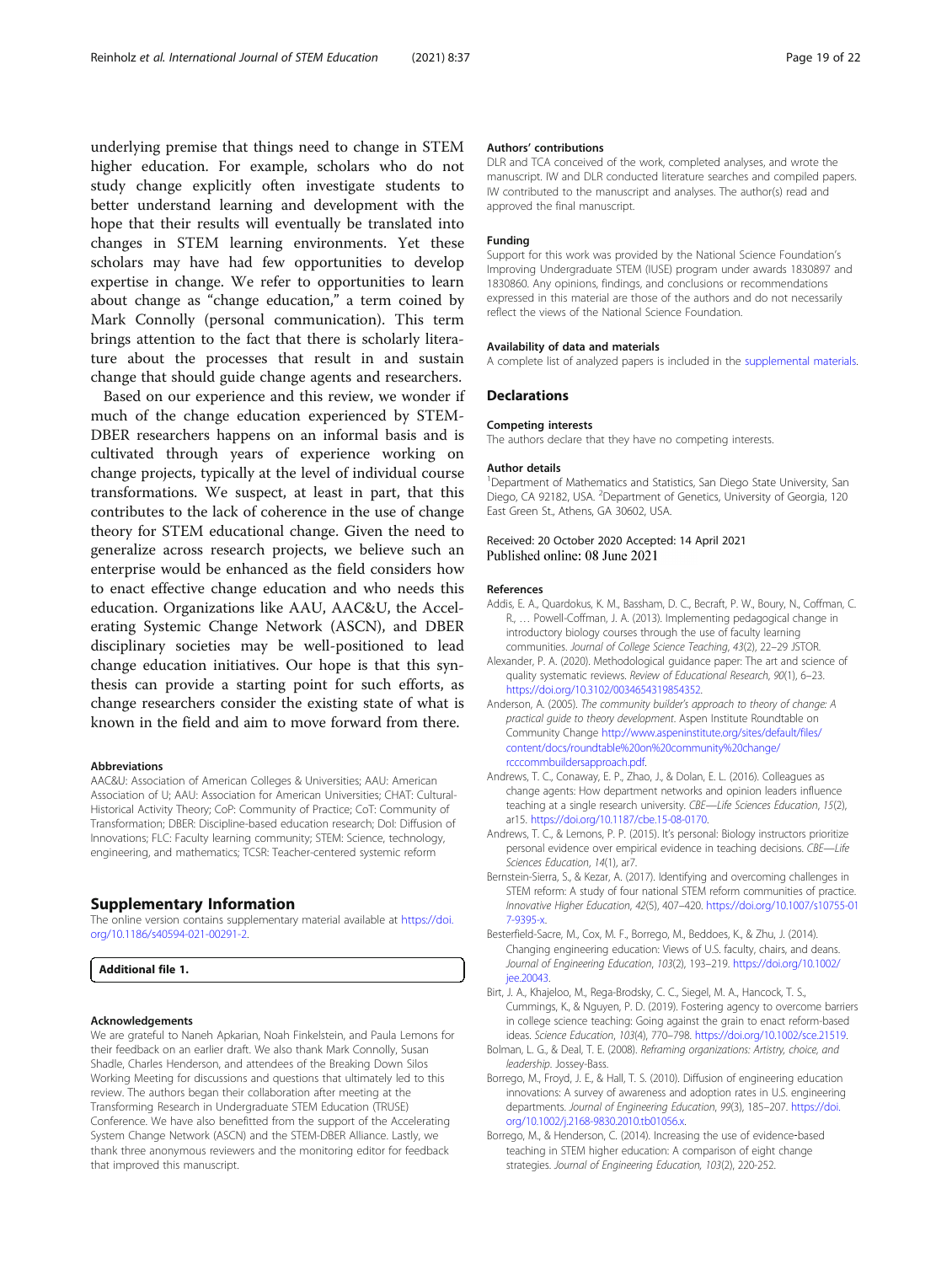<span id="page-19-0"></span>Carlisle, D. L., & Weaver, G. C. (2018). STEM education centers: Catalyzing the improvement of undergraduate STEM education. International Journal of STEM Education, 5(1), 47. [https://doi.org/10.1186/s40594-018-0143-2.](https://doi.org/10.1186/s40594-018-0143-2)

- Chasteen, S. V., Wilcox, B., Caballero, M. D., Perkins, K. K., Pollock, S. J., & Wieman, C. E. (2015). Educational transformation in upper-division physics: The Science Education Initiative model, outcomes, and lessons learned. Physical Review Special Topics - Physics Education Research, 11(2), 020110. [https://doi.org/10.11](https://doi.org/10.1103/PhysRevSTPER.11.020110) [03/PhysRevSTPER.11.020110.](https://doi.org/10.1103/PhysRevSTPER.11.020110)
- Clavert, M., Löfström, E., Niemi, H., & Nevgi, A. (2018). Change agency as a way of promoting pedagogical development in academic communities: A longitudinal study. Teaching in Higher Education, 23(8), 945–962. [https://doi.](https://doi.org/10.1080/13562517.2018.1451321) [org/10.1080/13562517.2018.1451321](https://doi.org/10.1080/13562517.2018.1451321).
- Cole, M. (1996). Cultural psychology: A once and future discipline. Harvard University Press.
- Cooperrider, D., & Whitney, D. (2001). A positive revolution in change: Appreciative inquiry. Public Administration and Public Policy, 87, 611–630.
- Cooperrider, D., Whitney, D., & Stavros, J. M. (2008). The appreciative inquiry handbook: For leaders of change. Berrett-Koehler Publishers.
- Cox, M. D. (2001). Faculty learning communities: Change agents for transforming institutions into learning organizations. To Improve the Academy, 19, 69–93.

Cox, M. D. (2004). Introduction to faculty learning communities. New Directions for Teaching and Learning, 2004(97), 5–23. <https://doi.org/10.1002/tl.129>.

- Crossan, M. M., Lane, H. W., & White, R. E. (1999). An organizational learning framework: From intuition to institution. The Academy of Management Review, 24(3), 522–537. [https://doi.org/10.2307/259140.](https://doi.org/10.2307/259140)
- Cummings, S., Bridgman, T., & Brown, K. G. (2016). Unfreezing change as three steps: Rethinking Kurt Lewin's legacy for change management. Human Relations, 69(1), 33–60. [https://doi.org/10.1177/0018726715577707.](https://doi.org/10.1177/0018726715577707)
- Dalrymple, S. E., Auerbach, A. J., & Schussler, E. E. (2017). Taking a community approach to curriculum change. International Journal for the Scholarship of Teaching and Learning, 11(2) [https://eric.ed.gov/?id=EJ1150429.](https://eric.ed.gov/?id=EJ1150429)
- Dancy, M., Lau, A. C., Rundquist, A., & Henderson, C. (2019). Faculty online learning communities: A model for sustained teaching transformation. Physical Review Physics Education Research, 15(2), 020147. [https://doi.org/10.11](https://doi.org/10.1103/PhysRevPhysEducRes.15.020147) [03/PhysRevPhysEducRes.15.020147](https://doi.org/10.1103/PhysRevPhysEducRes.15.020147).
- DiBartolo, P. M., Aloisio, K., Lamb, M., Ly, M., & Rowen, C. (2018). Pivoting toward the future: Fifty years of summer research fellowship success catalyzes institutional change. Scholarship and Practice of Undergraduate Research, 2(2), 55–63.
- Eccles, J. S., Adler, T. F., Futterman, R., Goff, S. B., Kaczala, C. M., Meece, J. L., & Midgley, C. (1983). Expectancies, values and academic behaviors. In J. T. Spence (Ed.), Achievement and achievement motivation, (pp. 75–146). W. H. Freeman.
- Eccles, J. S., & Wigfield, A. (2002). Motivational beliefs, values, and goals. Annual Review of Psychology, 53(1), 109–132.
- Elliott, E. R., Reason, R. D., Coffman, C. R., Gangloff, E. J., Raker, J. R., Powell-Coffman, J. A., & Ogilvie, C. A. (2016). Improved student learning through a faculty learning community: How faculty collaboration transformed a largeenrollment course from lecture to student centered. CBE—Life Sciences Education, 15(2), ar22. <https://doi.org/10.1187/cbe.14-07-0112>.
- Enderle, P. J., Southerland, S. A., & Grooms, J. A. (2013). Exploring the context of change: Understanding the kinetics of a studio physics implementation effort. Physical Review Special Topics - Physics Education Research, 9(1), 010114. <https://doi.org/10.1103/PhysRevSTPER.9.010114>.
- Engeström, Y. (2001). Expansive learning at work: Toward an activity theoretical reconceptualization. Journal of Education and Work, 14(1), 133–156. [https://](https://doi.org/10.1080/13639080020028747) [doi.org/10.1080/13639080020028747](https://doi.org/10.1080/13639080020028747).
- Fairweather, J. (2008). Linking evidence and promising practices in science, technology, engineering, and mathematics (STEM) undergraduate education. Board of Science Education, National Research Council, The National Academies [http://otl.wayne.edu/wider/linking\\_evidence-fairweather.pdf.](http://otl.wayne.edu/wider/linking_evidence-fairweather.pdf)
- Ferrare, J. J. (2019). A multi-institutional analysis of instructional beliefs and practices in gateway courses to the sciences. CBE—Life Sciences Education, 18(2), ar26. <https://doi.org/10.1187/cbe.17-12-0257>.
- Finelli, C. J., Daly, S. R., & Richardson, K. M. (2014). Bridging the research-topractice gap: Designing an institutional change plan using local evidence. Journal of Engineering Education, 103(2), 331–361. [https://doi.org/10.1002/](https://doi.org/10.1002/jee.20042) iee.20042.
- Foot, K. A. (2014). Cultural-historical activity theory: Exploring a theory to inform practice and research. Journal of Human Behavior in the Social Environment, 24(3), 329–347. <https://doi.org/10.1080/10911359.2013.831011>.
- Foote, K. T. (2016). Curriculum development in studio-style university physics and implications for dissemination of research-based reforms. Physical Review

Physics Education Research, 12(1), 010127. [https://doi.org/10.1103/](https://doi.org/10.1103/PhysRevPhysEducRes.12.010127) [PhysRevPhysEducRes.12.010127](https://doi.org/10.1103/PhysRevPhysEducRes.12.010127).

- Foote, K. T., Neumeyer, X., Henderson, C., Dancy, M. H., & Beichner, R. J. (2014). Diffusion of research-based instructional strategies: The case of SCALE-UP. International Journal of STEM Education, 1(1), 10. [https://doi.org/10.1186/s4](https://doi.org/10.1186/s40594-014-0010-8) [0594-014-0010-8.](https://doi.org/10.1186/s40594-014-0010-8)
- Freeman, S., Eddy, S. L., McDonough, M., Smith, M. K., Okoroafor, N., Jordt, H., & Wenderoth, M. P. (2014). Active learning increases student performance in science, engineering, and mathematics. Proceedings of the National Academy of Sciences, 111(23), 8410–8415. [https://doi.org/10.1073/pnas.1319030111.](https://doi.org/10.1073/pnas.1319030111)
- Froyd, J. E., Henderson, C., Cole, R. S., Friedrichsen, D., Khatri, R., & Stanford, C. (2017). From dissemination to propagation: A new paradigm for education developers. Change: The Magazine of Higher Learning, 49(4), 35–42. [https://](https://doi.org/10.1080/00091383.2017.1357098) [doi.org/10.1080/00091383.2017.1357098.](https://doi.org/10.1080/00091383.2017.1357098)
- Gehrke, S., & Kezar, A. (2016). STEM reform outcomes through communities of transformation. Change: The Magazine of Higher Learning, 48(1), 30–38. <https://doi.org/10.1080/00091383.2016.1121084>.
- Gehrke, S., & Kezar, A. (2019). Perceived outcomes associated with engagement in and design of faculty communities of practice focused on STEM reform. Research in Higher Education, 60(6), 844–869. <https://doi.org/10.1007/s11162-018-9534-y>.
- Gehrke, S., & Kezar, A. (2017). The Roles of STEM Faculty Communities of Practice in Institutional and Departmental Reform in Higher Education. American Educational Research Journal, 54(5), 803–833. [https://doi.org/10.3102/0002](https://doi.org/10.3102/0002831217706736) [831217706736](https://doi.org/10.3102/0002831217706736)
- Gess-Newsome, J., Southerland, S. A., Johnston, A., & Woodbury, S. (2003). Educational reform, personal practical theories, and dissatisfaction: The anatomy of change in college science teaching. American Educational Research Journal, 40(3), 731–767. [https://doi.org/10.3102/00028312040003731.](https://doi.org/10.3102/00028312040003731)
- Hayward, C. N., Kogan, M., & Laursen, S. L. (2016). Facilitating instructor adoption of inquiry-based learning in college mathematics. International Journal of Research in Undergraduate Mathematics Education, 2(1), 59–82. [https://doi.](https://doi.org/10.1007/s40753-015-0021-y) [org/10.1007/s40753-015-0021-y.](https://doi.org/10.1007/s40753-015-0021-y)
- Hayward, C. N., & Laursen, S. L. (2018). Supporting instructional change in mathematics: Using social network analysis to understand online support processes following professional development workshops. International Journal of STEM Education, 5(1), 28. <https://doi.org/10.1186/s40594-018-0120-9>.
- Henderson, C. (2005). The challenges of instructional change under the best of circumstances: A case study of one college physics instructor. American Journal of Physics, 73(8), 778–786. [https://doi.org/10.1119/1.1927547.](https://doi.org/10.1119/1.1927547)
- Henderson, C., Beach, A., & Finkelstein, N. (2011). Facilitating change in undergraduate STEM instructional practices: An analytic review of the literature. Journal of Research in Science Teaching, 48(8), 952–984.
- Henderson, C., Dancy, M., & Niewiadomska-Bugaj, M. (2012). Use of research-based instructional strategies in introductory physics: Where do faculty leave the innovation-decision process? Physical Review Special Topics - Physics Education Research, 8(2), 020104. <https://doi.org/10.1103/PhysRevSTPER.8.020104>.
- Henderson, C., & Dancy, M. H. (2008). Physics faculty and educational researchers: Divergent expectations as barriers to the diffusion of innovations. American Journal of Physics, 76(1), 79–91. [https://doi.org/10.1119/1.2800352.](https://doi.org/10.1119/1.2800352)
- Henderson, C., & Dancy, M. H. (2011). Increasing the impact and diffusion of STEM education innovations. In A white paper commissioned for the characterizing the impact and diffusion of engineering education innovations forum, held February 7–8, 2011.
- Herman, G. L., Mena, I. B., Greene, J. C., West, M., Tomkin, J., & Mestre, J. (2015). Creating institution-level change in instructional practices through faculty communities of practice. In Proc. 122nd American Society for Engineering Education Annual Conf. and Exposition (ASEE), (vol. 26, pp. 1–26).
- Hill, L. B., Savoy, J. N., Austin, A. E., & Bantawa, B. (2019). The impact of multiinstitutional STEM reform networks on member institutions: A case study of CIRTL. Innovative Higher Education, 44(3), 187–202. [https://doi.org/10.1007/s1](https://doi.org/10.1007/s10755-019-9461-7) [0755-019-9461-7.](https://doi.org/10.1007/s10755-019-9461-7)
- Hollowell, G. P., Brooks, R. M., & Anderson, Y. B. (2017). Course design, quality matters training, and student outcomes. American Journal of Distance Education, 31(3), 207–216. <https://doi.org/10.1080/08923647.2017.1301144>.
- Hutchison, J. E. (2019). Systems thinking and green chemistry: Powerful levers for curricular change and adoption. Journal of Chemical Education, 96(12), 2777– 2783. <https://doi.org/10.1021/acs.jchemed.9b00334>.
- Kahneman, D. (2011). Thinking, fast and slow. Farrar, Straus and Giroux.
- Kezar, A. (2011). What is the best way to achieve broader reach of improved practices in higher education? Innovative Higher Education, 36(4), 235–247. [https://doi.org/10.1007/s10755-011-9174-z.](https://doi.org/10.1007/s10755-011-9174-z)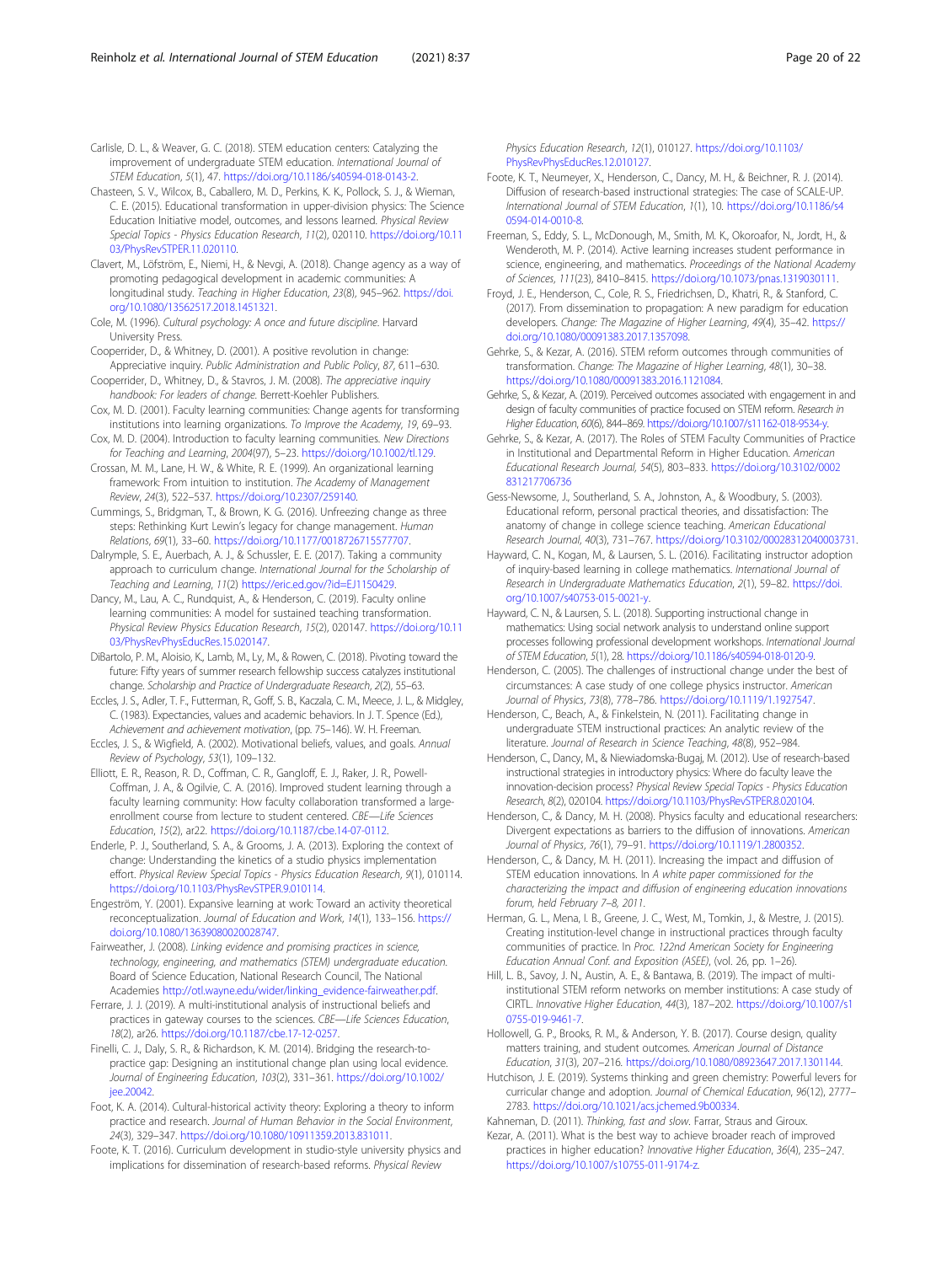<span id="page-20-0"></span>Kezar, A. (2014). How colleges change: Understanding, leading, and enacting change. Routledge.

- Kezar, A., & Gehrke, S. (2017). Sustaining communities of practice focused on STEM reform. The Journal of Higher Education, 88(3), 323–349. [https://doi.](https://doi.org/10.1080/00221546.2016.1271694) [org/10.1080/00221546.2016.1271694](https://doi.org/10.1080/00221546.2016.1271694).
- Khatri, R., Henderson, C. R., Cole, R., & Froyd, J. (2015). Learning about educational change strategies: A study of the successful propagation of peer instruction, (pp. 131–134) [https://www.compadre.org/per/items/detail.cfm?ID=13466.](https://www.compadre.org/per/items/detail.cfm?ID=13466)
- Knaub, A. V., Henderson, C., & Fisher, K. Q. (2018). Finding the leaders: An examination of social network analysis and leadership identification in STEM education change. International Journal of STEM Education, 5(1), 26. [https://](https://doi.org/10.1186/s40594-018-0124-5) [doi.org/10.1186/s40594-018-0124-5](https://doi.org/10.1186/s40594-018-0124-5).
- Lane, A. K., Skvoretz, J., Ziker, J. P., Couch, B. A., Earl, B., Lewis, J. E., … Stains, M. (2019). Investigating how faculty social networks and peer influence relate to knowledge and use of evidence-based teaching practices. International Journal of STEM Education, 6(1), 28. <https://doi.org/10.1186/s40594-019-0182-3>.
- Latimer, M., Jackson, K., Dilks, L., Nolan, J., & Tower, L. (2014). Organizational change and gender equity in academia: Using dialogical change to promote positive departmental climates, gender transformation in the academy. Gender Transformation in the Academy: Advances in Gender Research, 19, 333–353.
- Laursen, S. (2019). Levers for change: An assessment of progress on changing STEM instruction. American Association for the Advancement of Science [https://](https://www.aaas.org/resources/levers-change-assessment-progress-changing-stem-instruction) [www.aaas.org/resources/levers-change-assessment-progress-changing-stem](https://www.aaas.org/resources/levers-change-assessment-progress-changing-stem-instruction)[instruction.](https://www.aaas.org/resources/levers-change-assessment-progress-changing-stem-instruction)
- Lave, J., & Wenger, E. (1991). Situated learning: Legitimate peripheral participation. Cambridge University Press.
- Lewin, K. (1947). Group decision and social change. Readings in Social Psychology, 3(1), 197–211.
- Lewis, C. (2015). What is improvement science? Do we need it in education? Educational Researcher, 44(1), 54–61. [https://doi.org/10.3102/0013189X15570388.](https://doi.org/10.3102/0013189X15570388)
- Lund, T. J., & Stains, M. (2015). The importance of context: An exploration of factors influencing the adoption of student-centered teaching among chemistry, biology, and physics faculty. International Journal of STEM Education, 2(1), 13. [https://doi.org/10.1186/s40594-015-0026-8.](https://doi.org/10.1186/s40594-015-0026-8)
- Ma, S., Herman, G. L., West, M., Tomkin, J., & Mestre, J. (2019). Studying STEM faculty communities of practice through social network analysis. The Journal of Higher Education, 90(5), 773–799. <https://doi.org/10.1080/00221546.2018.1557100>.
- Macdonald, R. H., Beane, R. J., Baer, E. M. D., Eddy, P. L., Emerson, N. R., Hodder, J., … Ormand, C. J. (2019). Accelerating change: The power of faculty change agents to promote diversity and inclusive teaching practices. Journal of Geoscience Education, 67(4), 330–339. <https://doi.org/10.1080/10899995.2019.1624679>.
- Mansbach, R., Ferguson, A., Kilian, K., Krogstad, J., Leal, C., Schleife, A., … Herman, G. L. (2016). Reforming an undergraduate materials science curriculum with computational modules. Journal of Materials Education, 38(3–4), 161–174.
- Marbach-Ad, G., & Hunt Rietschel, C. (2016). A case study documenting the process by which biology instructors transition from teacher-centered to learner-centered teaching. CBE—Life Sciences Education, 15(4), ar62. [https://](https://doi.org/10.1187/cbe.16-06-0196) [doi.org/10.1187/cbe.16-06-0196](https://doi.org/10.1187/cbe.16-06-0196).
- Marbach-Ad, G., McAdams, K. C., Benson, S., Briken, V., Cathcart, L., Chase, M., … Smith, A. C. (2010). A Model for using a concept inventory as a tool for students' assessment and faculty professional development. CBE—Life Sciences Education, 9(4), 408–416. <https://doi.org/10.1187/cbe.10-05-0069>.
- Matusovich, H. M., Paretti, M. C., McNair, L. D., & Hixson, C. (2014). Faculty motivation: A gateway to transforming engineering education. Journal of Engineering Education, 103(2), 302–330. [https://doi.org/10.1002/jee.20044.](https://doi.org/10.1002/jee.20044)
- McCourt, J. S., Andrews, T. C., Knight, J. K., Merrill, J. E., Nehm, R. H., Pelletreau, K. N., … Lemons, P. P. (2017). What motivates biology instructors to engage and persist in teaching professional development? CBE-Life Sciences Education, 16(3), ar54.
- Meadows, D. H. (2008). Thinking in systems: A primer. Earthscan.
- Nadelson, L. S., Shadle, S. E., & Hettinger, J. K. (2013). A journey toward mastery teaching: STEM faculty engagement in a year-long faculty learning community. Learning Communities Journal, 5, 97–122.
- Nemiro, J. E., Hacker, B., Ferrel, M. L., & Guthrie, R. (2009). Using appreciative inquiry as a tool to instigate transformational change in recruiting and developing women faculty in STEM disciplines. International Journal of Gender, Science and Technology, 1(1), Article 1 [http://genderandset.open.ac.](http://genderandset.open.ac.uk/index.php/genderandset/article/view/24) [uk/index.php/genderandset/article/view/24](http://genderandset.open.ac.uk/index.php/genderandset/article/view/24).
- Paulsen, M. B., & Feldman, K. A. (1995). Taking teaching seriously: Meeting the challenge of instructional improvement. ASHE-ERIC higher education report no. 2. ERIC Clearinghouse on Higher Education.
- Pelletreau, K. N., Knight, J. K., Lemons, P. P., McCourt, J. S., Merrill, J. E., Nehm, R. H., … Smith, M. K. (2018). A faculty professional development model that improves student learning, encourages active-learning instructional practices, and works for faculty at multiple institutions. CBE-Life Sciences Education, 17(2), es5. [https://doi.org/10.1187/cbe.17-12-0260.](https://doi.org/10.1187/cbe.17-12-0260)
- Pilgrim, M. E., McDonald, K. E., Offerdahl, E. G., Ryker, K., Shadle, S., Stone-Johnstone, A., & Walter, E. M. (2020). An exploratory study of what different theories can tell us about change. In K. White, A. Beach, N. Finkelstein, C. Henderson, S. Simkins, L. Slakey, et al. (Eds.), Transforming institutions: Accelerating systemic change in higher education. Pressbooks [http://](http://openbooks.library.umass.edu/ascnti2020/chapter/pilgrim-etal/) [openbooks.library.umass.edu/ascnti2020/chapter/pilgrim-etal/.](http://openbooks.library.umass.edu/ascnti2020/chapter/pilgrim-etal/)
- President's Council of Advisors on Science and Technology (2012). Engage to excel: Producing one million additional college graduates with degrees in science, technology, engineering, and mathematics. Executive Office of the President.
- Pundak, D., & Rozner, S. (2008). Empowering engineering college staff to adopt active learning methods. Journal of Science Education and Technology, 17(2), 152–163. <https://doi.org/10.1007/s10956-007-9057-3>.
- Quan, G. M., Corbo, J. C., Finkelstein, N. D., Pawlak, A., Falkenberg, K., Geanious, C., … Reinholz, D. L. (2019). Designing for institutional transformation: Six principles for department-level interventions. Physical Review Physics Education Research, 15(1), 010141. [https://doi.org/10.1103/PhysRevPhysEducRes.15.010141.](https://doi.org/10.1103/PhysRevPhysEducRes.15.010141)
- Quardokus Fisher, K., Sitomer, A., Bouwma-Gearhart, J., & Koretsky, M. (2019). Using social network analysis to develop relational expertise for an instructional change initiative. International Journal of STEM Education, 6(1), 17. <https://doi.org/10.1186/s40594-019-0172-5>.
- Rämö, J., Reinholz, D., Häsä, J., & Lahdenperä, J. (2019). Extreme apprenticeship: Instructional change as a gateway to systemic improvement. Innovative Higher Education. [https://doi.org/10.1007/s10755-019-9467-1.](https://doi.org/10.1007/s10755-019-9467-1)
- Reinholz, D. L., & Andrews, T. C. (2020). Change theory and theory of change: What's the difference anyway? International Journal of STEM Education, 7(1), 2. <https://doi.org/10.1186/s40594-020-0202-3>.
- Reinholz, D. L., & Apkarian, N. (2018). Four frames for systemic change in STEM departments. International Journal of STEM Education, 5(1), 3. [https://doi.org/1](https://doi.org/10.1186/s40594-018-0103-x) [0.1186/s40594-018-0103-x](https://doi.org/10.1186/s40594-018-0103-x).
- Reinholz, D. L., Corbo, J. C., Dancy, M., & Finkelstein, N. (2017). Departmental action teams: Supporting faculty learning through departmental change. Learning Communities Journal, 9, 5–32.
- Reinholz, D. L., Matz, R. L., Cole, R., & Apkarian, N. (2019). STEM is not a monolith: A preliminary analysis of variations in STEM disciplinary cultures and implications for change. CBE—Life Sciences Education, 18(4), mr4. [https://doi.](https://doi.org/10.1187/cbe.19-02-0038) [org/10.1187/cbe.19-02-0038](https://doi.org/10.1187/cbe.19-02-0038).
- Reinholz, D. L., Ngai, C., Quan, G., Pilgrim, M. E., Corbo, J. C., & Finkelstein, N. (2019). Fostering sustainable improvements in science educations: An analysis through four frames. Science Education, 103(5), 1125–1150. [https://](https://doi.org/10.1002/sce.21526) [doi.org/10.1002/sce.21526.](https://doi.org/10.1002/sce.21526)
- Reinholz, D. L., Pilgrim, M. E., Corbo, J. C., & Finkelstein, N. (2019). Transforming undergraduate education from the middle out with departmental action teams. Change: The Magazine of Higher Learning, 51(5), 64–70. [https://doi.](https://doi.org/10.1080/00091383.2019.1652078) [org/10.1080/00091383.2019.1652078](https://doi.org/10.1080/00091383.2019.1652078).
- Riihimaki, C. A., & Viskupic, K. (2019). Motivators and inhibitors to change: Why and how geoscience faculty modify their course content and teaching methods. Journal of Geoscience Education. <https://doi.org/10.1080/10899995.2019.1628590>.
- Riihimaki, C. A., & Viskupic, K. (2020). Motivators and inhibitors to change: Why and how geoscience faculty modify their course content and teaching methods. Journal of Geoscience Education, 68(2), 115–132. [https://doi.org/10.1](https://doi.org/10.1080/10899995.2019.1628590) [080/10899995.2019.1628590.](https://doi.org/10.1080/10899995.2019.1628590)

Rogers, E. M. (2010). Diffusion of innovations. Simon and Schuster.

- Schein, E. H. (2010). Organizational culture and leadership (Vol. 2). Wiley.
- Senge, P. M. (2006). The fifth discipline: The art and practice of the learning organization. Random House.
- Shadle, S. E., Liu, Y., Lewis, J. E., & Minderhout, V. (2018). Building a community of transformation and a social network analysis of the POGIL project. Innovative Higher Education, 43(6), 475–490. <https://doi.org/10.1007/s10755-018-9444-0>.
- Sirum, K. L., & Madigan, D. (2010). Assessing how science faculty learning communities promote scientific teaching. Biochemistry and Molecular Biology Education, 38(3), 197–206. [https://doi.org/10.1002/bmb.20364.](https://doi.org/10.1002/bmb.20364)
- Stains, M., Pilarz, M., & Chakraverty, D. (2015). Short and long-term impacts of the Cottrell Scholars Collaborative New Faculty Workshop. Journal of Chemical Education, 92(9), 1466–1476. <https://doi.org/10.1021/acs.jchemed.5b00324>.
- Stanford, C., Cole, R., Froyd, J., Friedrichsen, D., Khatri, R., & Henderson, C. (2016). Supporting sustained adoption of education innovations: The designing for